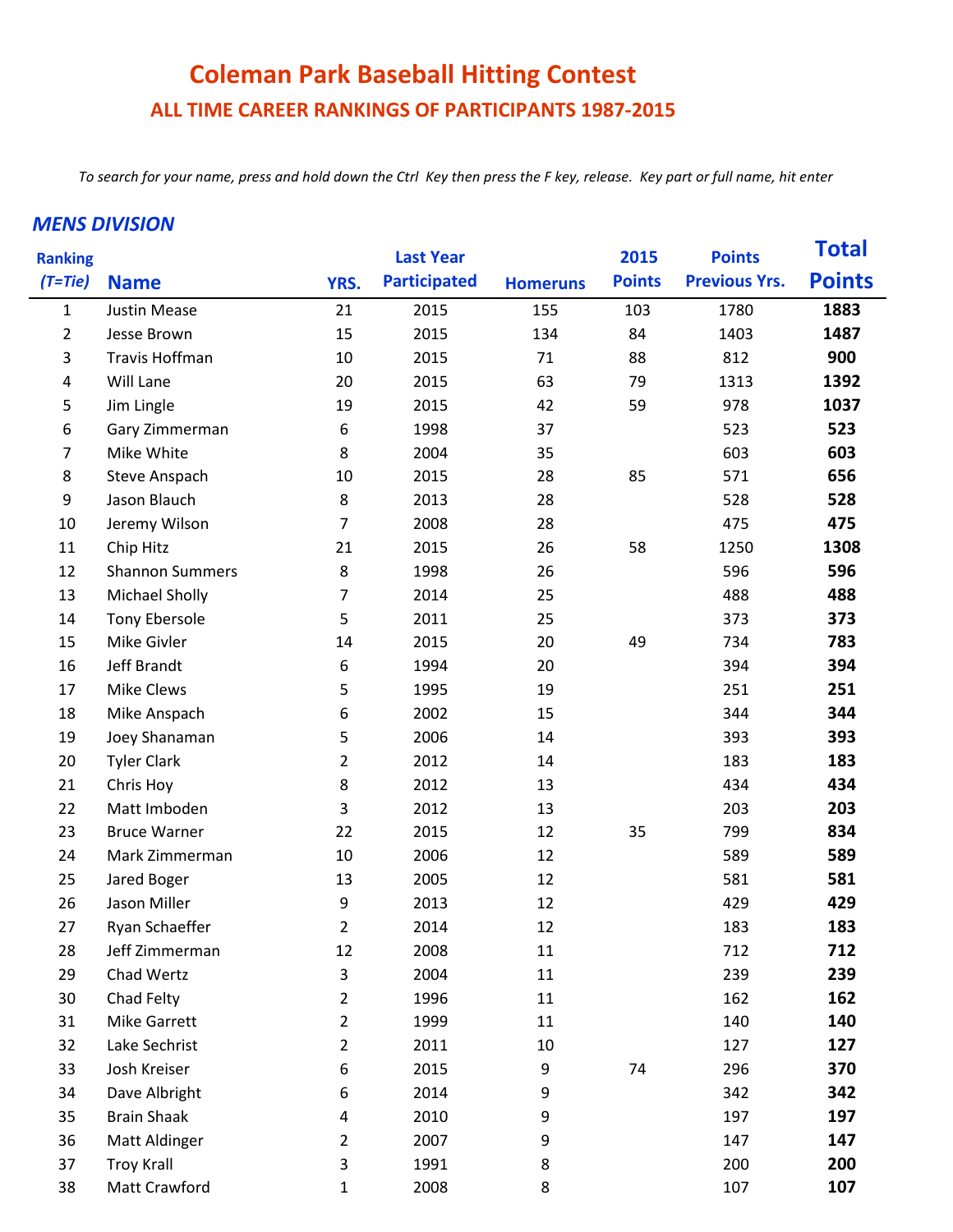| <b>Ranking</b> |                       |                         | <b>Last Year</b>    |                 | 2015          | <b>Points</b>        | <b>Total</b>  |
|----------------|-----------------------|-------------------------|---------------------|-----------------|---------------|----------------------|---------------|
| $(T=tie)$      | <b>Name</b>           | YRS.                    | <b>Participated</b> | <b>Homeruns</b> | <b>Points</b> | <b>Previous Yrs.</b> | <b>Points</b> |
| 39             | <b>Cody Phillips</b>  | $\overline{\mathbf{4}}$ | 2009                | $\overline{7}$  |               | 250                  | 250           |
| 40             | Stephen Gerberich     | $\sqrt{4}$              | 1996                | 7               |               | 221                  | 221           |
| 41             | Matt Soliday          | 2                       | 2001                | 7               |               | 121                  | 121           |
| 42             | <b>Tom Crews</b>      | 2                       | 1994                | 7               |               | 114                  | 114           |
| 43             | Matt Chapin           | $\mathbf{1}$            | 2012                | $\overline{7}$  |               | 72                   | 72            |
| 44             | <b>Travis Thome</b>   | 9                       | 2008                | 6               |               | 505                  | 505           |
| 45             | Jon Boger             | 7                       | 2003                | 6               |               | 318                  | 318           |
| 46             | David Revay           | 6                       | 2011                | 6               |               | 237                  | 237           |
| 47             | Mike Boyer            | 4                       | 2001                | 6               |               | 205                  | 205           |
| 48             | Richie Esposito       | 3                       | 2007                | 6               |               | 170                  | 170           |
| $T-49$         | Lon Krall             | 3                       | 2006                | 6               |               | 162                  | 162           |
| $T-49$         | Randal Kurtz          | 3                       | 1994                | 6               |               | 162                  | 162           |
| 50             | Caleb Albright        | 1                       | 2014                | 6               |               | 79                   | 79            |
| 51             | <b>Mathew Deiner</b>  | 7                       | 2005                | 5               |               | 428                  | 428           |
| 52             | <b>Tyler Rosepink</b> | 6                       | 2014                | 5               |               | 243                  | 243           |
| 53             | <b>Mike Potts</b>     | $\overline{4}$          | 2013                | 5               |               | 196                  | 196           |
| 54             | Jason Billich         | 3                       | 2006                | 5               |               | 145                  | 145           |
| 55             | <b>Tyrel Yealy</b>    | $\overline{2}$          | 2002                | 5               |               | 127                  | 127           |
| 56             | Jon Bayley            | $\overline{2}$          | 1996                | 5               |               | 103                  | 103           |
| 57             | <b>Steve Showers</b>  | $\mathbf{1}$            | 2014                | 5               |               | 79                   | 79            |
| 58             | <b>Matt Miller</b>    | 10                      | 2013                | 4               |               | 406                  | 406           |
| 59             | Dylan Sechrist        | $\overline{7}$          | 2015                | 4               | 47            | 302                  | 349           |
| 60             | Kyle Hoffman          | 4                       | 2012                | 4               |               | 215                  | 215           |
| 61             | Rick Santana          | 3                       | 2010                | $\overline{4}$  |               | 191                  | 191           |
| 62             | Chad Nolen            | 3                       | 2015                | 4               | 67            | 121                  | 188           |
| $T-63$         | John Gross            | 3                       | 1994                | 4               |               | 173                  | 173           |
| $T-63$         | Tom Garman Jr.        | 4                       | 1999                | 4               |               | 173                  | 173           |
| 64             | Jeremy Pulaski        | 3                       | 2005                | 4               |               | 156                  | 156           |
| 65             | Dave Kurtz            | $\overline{2}$          | 1990                | 4               |               | 140                  | 140           |
| 66             | <b>Tom Tice</b>       | 3                       | 2002                | 4               |               | 133                  | 133           |
| 67             | <b>Ryan Showers</b>   | $\overline{2}$          | 2013                | 4               |               | 116                  | 116           |
| 68             | <b>Chris Yeagley</b>  | $\mathbf{1}$            | 2012                | 4               |               | 86                   | 86            |
| 69             | Dustin Keckler        | $\mathbf{1}$            | 2009                | 4               |               | 73                   | 73            |
| 70             | Frank Rivera          | $\mathbf{1}$            | 2009                | 4               |               | 60                   | 60            |
| 71             | Kevin Hott            | $\mathbf{1}$            | 2012                | $\overline{4}$  |               | 59                   | 59            |
| 72             | Andy III              | $\overline{7}$          | 1995                | 3               |               | 334                  | 334           |
| 73             | <b>Brandon Breen</b>  | 8                       | 2015                | 3               | 51            | 234                  | 285           |
| 74             | George Sheldon III    | 7                       | 1995                | 3               |               | 283                  | 283           |
| 75             | Kermit Monk Wengert   | 5                       | 2013                | 3               |               | 209                  | 209           |
| 76             | Spencer Schlappich    | 3                       | 2014                | 3               |               | 178                  | 178           |
| 77             | John Guth             | 3                       | 1996                | 3               |               | 170                  | 170           |
| 78             | Jerry Coleman         | 4                       | 1999                | 3               |               | 169                  | 169           |
| 79             | Steven Blauch         | 3                       | 2013                | 3               |               | 133                  | 133           |
| 80             | <b>Kraig Paine</b>    | $\overline{2}$          | 1993                | 3               |               | 132                  | 132           |
| 81             | Mike Snyder Sr.       | $\overline{2}$          | 2002                | 3               |               | 129                  | 129           |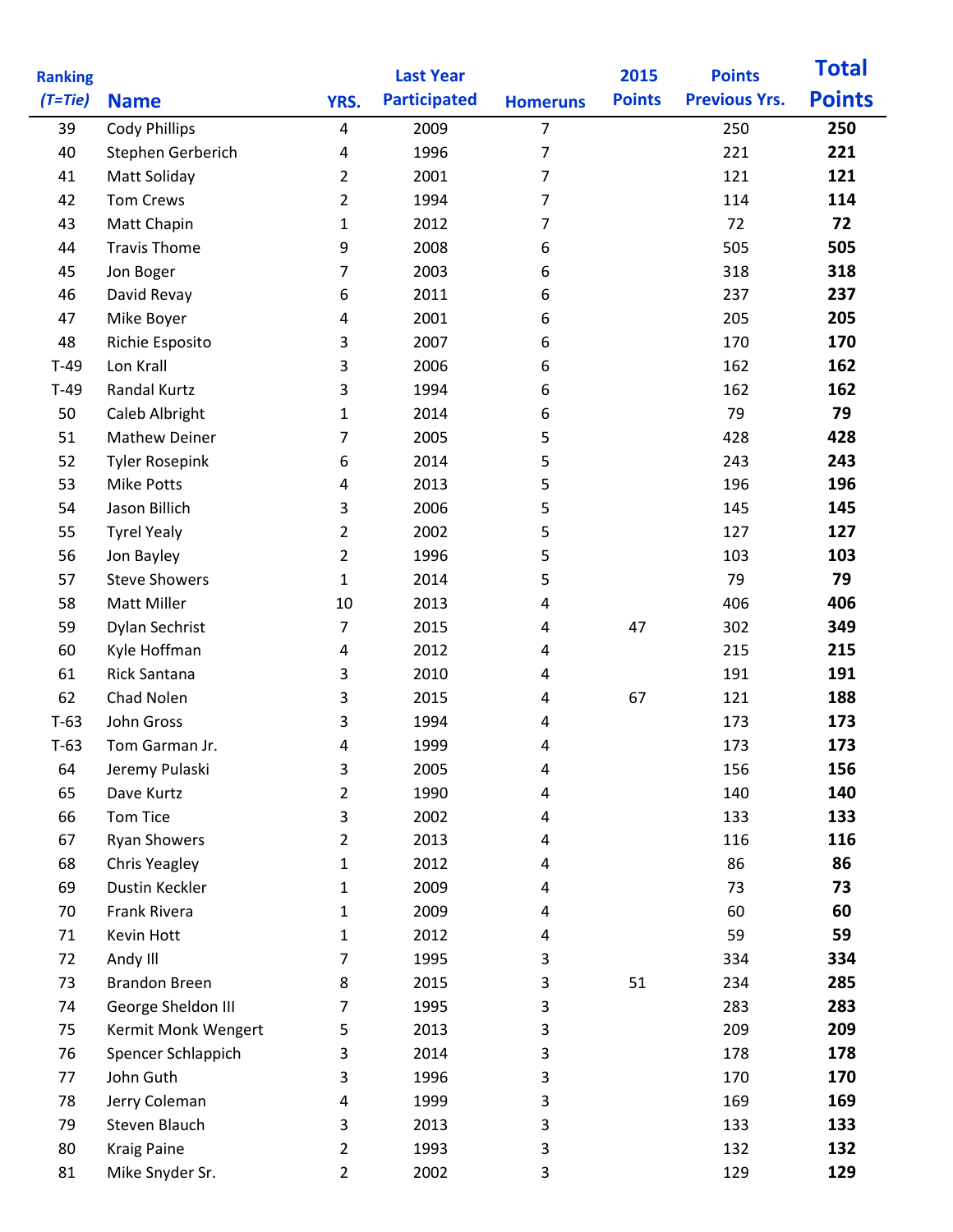| <b>Ranking</b> |                        |                | <b>Last Year</b>    |                 | 2015          | <b>Points</b>        | <b>Total</b>  |
|----------------|------------------------|----------------|---------------------|-----------------|---------------|----------------------|---------------|
| $(T=tie)$      | <b>Name</b>            | YRS.           | <b>Participated</b> | <b>Homeruns</b> | <b>Points</b> | <b>Previous Yrs.</b> | <b>Points</b> |
| 82             | Nick Bechtold          | 3              | 2009                | 3               |               | 125                  | 125           |
| 83             | Tom Morgan Jr.         | $\overline{2}$ | 2015                | 3               | 70            | 50                   | 120           |
| 84             | Tom Penniston          | 3              | 2015                | 3               | 48            | 70                   | 118           |
| 85             | Justin Kern            | $\mathbf{1}$   | 1995                | 3               |               | 65                   | 65            |
| 86             | Rob Swanger            | $\mathbf{1}$   | 2008                | 3               |               | 62                   | 62            |
| 87             | Allen Schneck III      | $\mathbf{1}$   | 1990                | 3               |               | 61                   | 61            |
| 88             | Harold White Jr.       | $\mathbf{1}$   | 1992                | 3               |               | 57                   | 57            |
| 89             | Do Sunho               | 1              | 2011                | 3               |               | 50                   | 50            |
| 90             | James Leonard Jr.      | $\mathbf{1}$   | 1990                | 3               |               | 36                   | 36            |
| 91             | Jeffrey Mease          | 9              | 2015                | $\overline{2}$  | 40            | 332                  | 372           |
| 92             | Dan Anspach            | 6              | 2002                | $\overline{2}$  |               | 311                  | 311           |
| 93             | Andy Paine             | 3              | 1996                | $\overline{2}$  |               | 183                  | 183           |
| 94             | <b>Brandon Kirsch</b>  | 4              | 1998                | $\overline{2}$  |               | 169                  | 169           |
| 95             | Kevin Seyfert          | 3              | 1991                | $\overline{2}$  |               | 154                  | 154           |
| $T-96$         | <b>Bill Knight</b>     | 2              | 2000                | $\overline{2}$  |               | 139                  | 139           |
| $T-96$         | <b>Hunter Leary</b>    | 3              | 2014                | $\overline{2}$  |               | 139                  | 139           |
| 97             | <b>Greg Paine</b>      | 2              | 1993                | 2               |               | 116                  | 116           |
| 98             | <b>Bill Georgelis</b>  | $\overline{2}$ | 1988                | $\overline{2}$  |               | 110                  | 110           |
| 99             | Joe Horn               | $\overline{2}$ | 1988                | $\overline{2}$  |               | 100                  | 100           |
| 100            | Nathan Erickson        | $\mathbf{1}$   | 1998                | $\overline{2}$  |               | 74                   | 74            |
| $T-101$        | <b>Kenny Glass</b>     | $\mathbf{1}$   | 2008                | $\overline{2}$  |               | 68                   | 68            |
| $T-101$        | <b>Travis Wartluft</b> | $\mathbf{1}$   | 1989                | $\overline{2}$  |               | 68                   | 68            |
| $T-102$        | Derek Noll             | 1              | 1999                | $\overline{2}$  |               | 64                   | 64            |
| $T-102$        | Mike Sigmund           | $\mathbf 1$    | 1990                | $\overline{2}$  |               | 64                   | 64            |
| 103            | Josh Brown             | 1              | 1999                | $\overline{2}$  |               | 62                   | 62            |
| 104            | Chris Kauck            | 1              | 1989                | $\overline{2}$  |               | 58                   | 58            |
| 105            | Andy Breault           | $\mathbf{1}$   | 2012                | 2               |               | 57                   | 57            |
| 106            | Justin Stamm           | 1              | 2004                | 2               |               | 55                   | 55            |
| 107            | Adam Brunner           | $\mathbf 1$    | 1999                | 2               |               | 53                   | 53            |
| $T-108$        | Ryan O'Donnell         | $\mathbf{1}$   | 2007                | $\overline{2}$  |               | 44                   | 44            |
| $T-108$        | <b>Victor Ramos</b>    | $\mathbf{1}$   | 1990                | $\overline{2}$  |               | 44                   | 44            |
| 109            | Thomas Weise           | 6              | 1995                | 1               |               | 278                  | 278           |
| 110            | Kevin Shay             | 5              | 2006                | $\mathbf 1$     |               | 261                  | 261           |
| 111            | Jake Fisher            | 6              | 2013                | 1               |               | 260                  | 260           |
| 112            | <b>Grant Fisher</b>    | 6              | 2013                | 1               |               | 238                  | 238           |
| 113            | <b>Brian Gogets</b>    | 5              | 1998                | 1               |               | 213                  | 213           |
| 114            | John Binner            | 3              | 2015                | 1               | 61            | 70                   | 131           |
| 115            | Chase Dubendorf        | 3              | 2013                | 1               |               | 128                  | 128           |
| 116            | Cody Kersey            | 3              | 2013                | 1               |               | 128                  | 128           |
| $T-119$        | Kevin Keener           | 3              | 2006                | 1               |               | 120                  | 120           |
| $T-119$        | Tim Birch              | 3              | 2007                | 1               |               | 120                  | 120           |
| 120            | Mike Whisler           | $\overline{2}$ | 2010                | $\mathbf 1$     |               | 116                  | 116           |
| 121            | Tom Morgan Sr.         | $\overline{2}$ | 2015                | 1               | 56            | 55                   | 111           |
| $T-122$        | <b>Brian Atwood</b>    | $\overline{2}$ | 2011                | 1               |               | 108                  | 108           |
| $T-122$        | <b>Steve Swetland</b>  | $\overline{2}$ | 2007                | 1               |               | 108                  | 108           |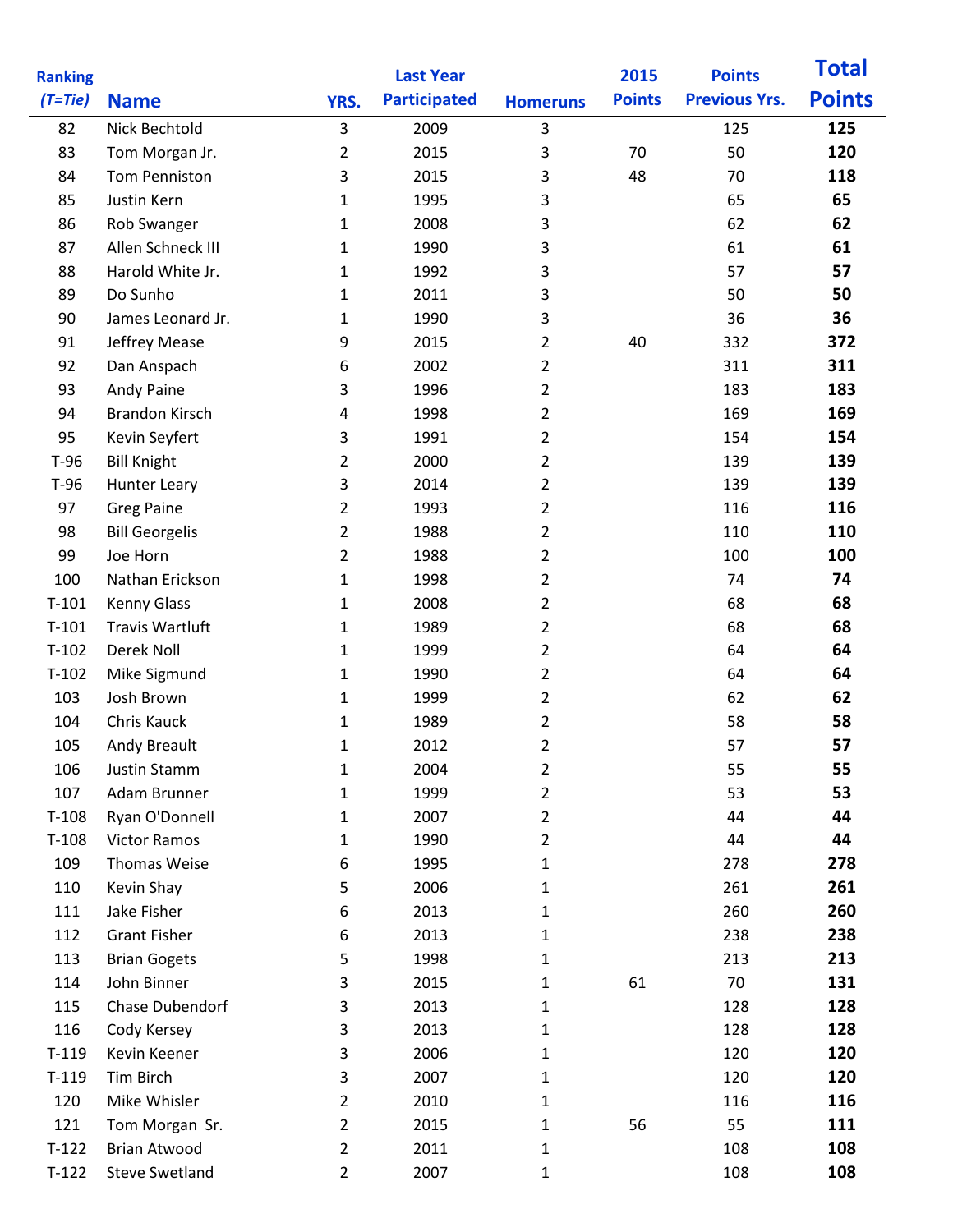| <b>Ranking</b> |                                      |                | <b>Last Year</b>    |                 | 2015          | <b>Points</b>        | <b>Total</b>  |
|----------------|--------------------------------------|----------------|---------------------|-----------------|---------------|----------------------|---------------|
| $(T=tie)$      | <b>Name</b>                          | YRS.           | <b>Participated</b> | <b>Homeruns</b> | <b>Points</b> | <b>Previous Yrs.</b> | <b>Points</b> |
| 123            | <b>Tyler Carpenter</b>               | 3              | 2008                | $\mathbf{1}$    |               | 107                  | 107           |
| 124            | Jason Vindich                        | $\overline{2}$ | 1993                | $\mathbf{1}$    |               | 102                  | 102           |
| 125            | Josh Ollar                           | $\overline{2}$ | deceased            | $\mathbf{1}$    |               | 101                  | 101           |
| 126            | Jeremy Ehrhard                       | $\overline{2}$ | 2007                | 1               |               | 99                   | 99            |
| 127            | Seven Leonard                        | $\overline{2}$ | 1990                | 1               |               | 97                   | 97            |
| 128            | <b>Rick Miller</b>                   | $\overline{2}$ | 1991                | 1               |               | 96                   | 96            |
| 129            | Keith Bretzius                       | $\overline{2}$ | 1990                | $\mathbf{1}$    |               | 94                   | 94            |
| 130            | <b>Rick Smith</b>                    | $\overline{2}$ | 2002                | $\mathbf{1}$    |               | 91                   | 91            |
| 131            | Jeff Short                           | $\overline{2}$ | 1989                | 1               |               | 88                   | 88            |
| 132            | Roger Schriver                       | $\overline{2}$ | 1988                | 1               |               | 85                   | 85            |
| 133            | Willie Erb                           | $\overline{2}$ | 1995                | 1               |               | 81                   | 81            |
| 134            | Kyle Redinger                        | $\mathbf{1}$   | 2007                | 1               |               | 68                   | 68            |
| $T-135$        | <b>Bruce Matthew Killmoyer</b>       | $\mathbf{1}$   | 2001                | $\mathbf{1}$    |               | 67                   | 67            |
| $T-134$        | Mike Robert Miller                   | $\mathbf{1}$   | 2009                | 1               |               | 67                   | 67            |
| 136            | Gary Heisey                          | $\mathbf{1}$   | 2006                | 1               |               | 65                   | 65            |
| 137            | Cliint Lutz                          | $\mathbf{1}$   | 2003                | $\mathbf{1}$    |               | 64                   | 64            |
| 138            | Chris Kreider                        | $\overline{2}$ | 2015                | 1               | 39            | 22                   | 61            |
| 139            | <b>Tim Daub</b>                      | $\mathbf{1}$   | 1990                | 1               |               | 56                   | 56            |
| 140            | Jim Arnold                           | $\mathbf{1}$   | 1990                | 1               |               | 55                   | 55            |
| $T-141$        | Marc Statler                         | $\mathbf{1}$   | 2000                | $\mathbf{1}$    |               | 54                   | 54            |
| $T-141$        | Sean Reb                             | $\mathbf{1}$   | 2001                | 1               |               | 54                   | 54            |
| 142            | Jeff Seyfert                         | $\mathbf{1}$   | 1991                | 1               |               | 53                   | 53            |
| 143            | <b>Barry Conlow</b>                  | $\mathbf{1}$   | 2000                | 1               |               | 52                   | 52            |
| 144            | Dave Leonard                         | $\mathbf{1}$   | 1988                | 1               |               | 51                   | 51            |
| 145            | Jason Fullmer                        | $\mathbf{1}$   | 2014                | 1               |               | 50                   | 50            |
| 146            | Chris Groff                          | $\mathbf{1}$   | 1995                | 1               |               | 48                   | 48            |
| $T-147$        | John Lingle                          | $\mathbf{1}$   | 1992                | $\mathbf{1}$    |               | 47                   | 47            |
| $T-147$        | Mark Werner                          | $\mathbf{1}$   | 1988                | 1               |               | 47                   | 47            |
| $T-146$        | Steven Boehler                       | $\mathbf{1}$   | 1989                | $\mathbf{1}$    |               | 47                   | 47            |
| 148            | Zach Drahovsky                       | $\mathbf{1}$   | 2007                | 1               |               | 46                   | 46            |
| $T-149$        | Jim Bergen                           | $\mathbf{1}$   | 2005                | 1               |               | 42                   | 42            |
| $T-149$        | Larry Bishop                         | $\mathbf{1}$   | 1987                | 1               |               | 42                   | 42            |
| 150            | Martin Schneck                       | $\mathbf{1}$   | 1991                | 1               |               | 40                   | 40            |
| 151            | <b>Greg Hains</b>                    | $\mathbf{1}$   | 2008                | 1               |               | 37                   | 37            |
| 152            | Robert Miller                        | $\mathbf{1}$   | 2001                | 1               |               | 33                   | 33            |
| 153            | <b>Mark Andrews</b>                  | $\mathbf{1}$   | 2006                | $\mathbf{1}$    |               | 29                   | 29            |
| 154            | Mike P. Miller                       | 19             | 2015                |                 | 50            | 974                  | 1024          |
| 155            | <b>Chris Strangarity</b>             | 20             | 2015                |                 | 50            | 833                  | 883           |
| 156            | Bill Lane Sr.                        | 21             | 2015                |                 | 24            | 653                  | 677           |
| 157            | Lyle Krall                           | 15             | 2015                |                 |               | 604                  | 604           |
| $T-158$        | Camryn Shaak<br><b>Steve Sellers</b> | 13             | 2015                |                 | 64            | 385                  | 449<br>449    |
| $T-157$        | Joe Thome                            | 11<br>9        | 2015<br>2008        |                 | 28            | 421<br>427           | 427           |
| 159<br>160     | Dr. John Bender                      | 10             | 1998                |                 |               | 335                  | 335           |
| 161            | Tom Imboden                          | 6              | 2005                |                 |               | 301                  | 301           |
|                |                                      |                |                     |                 |               |                      |               |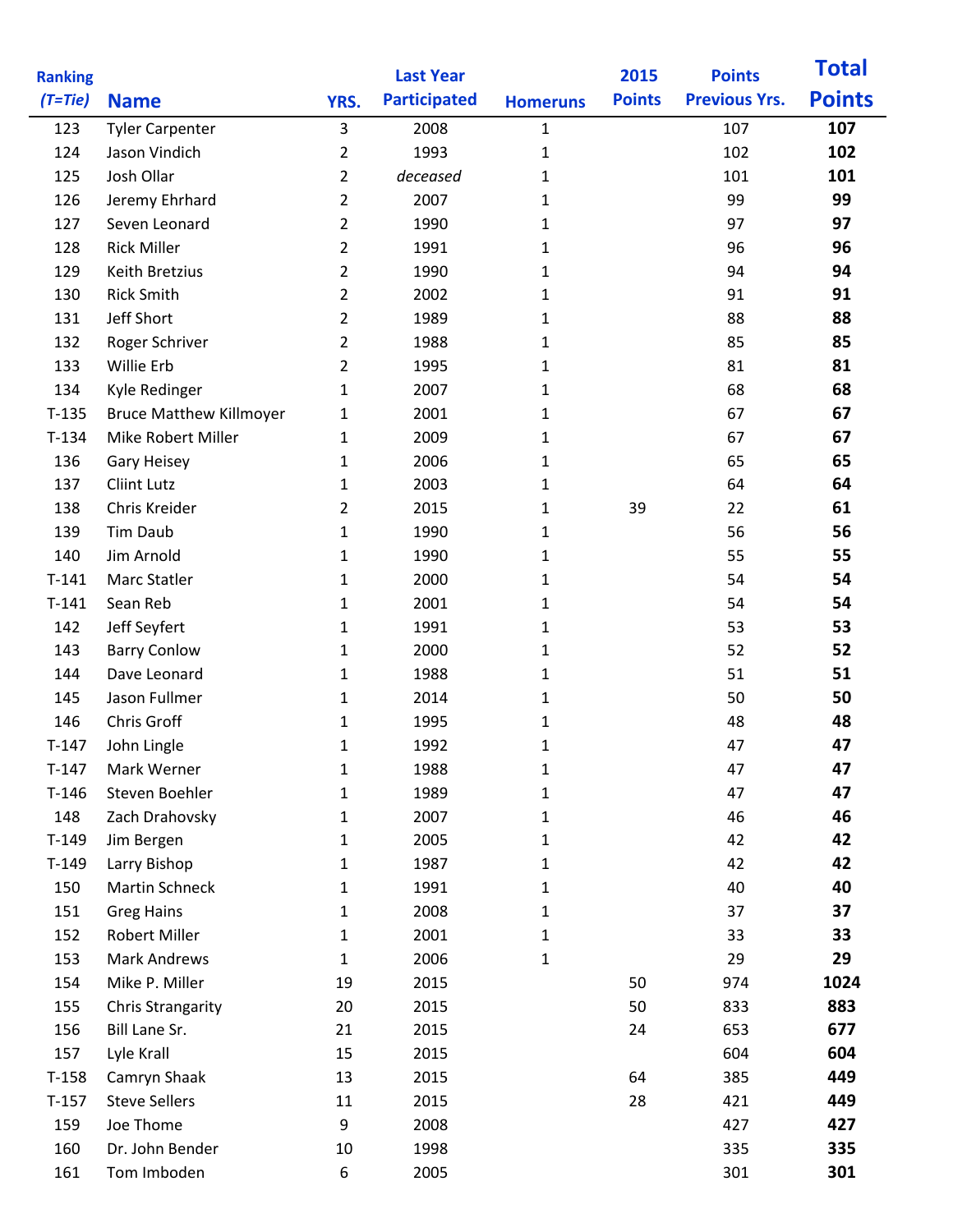| <b>Ranking</b> |                        |                | <b>Last Year</b>    |                 | 2015          | <b>Points</b>        | <b>Total</b>  |
|----------------|------------------------|----------------|---------------------|-----------------|---------------|----------------------|---------------|
| $(T=tie)$      | <b>Name</b>            | YRS.           | <b>Participated</b> | <b>Homeruns</b> | <b>Points</b> | <b>Previous Yrs.</b> | <b>Points</b> |
| 162            | <b>Ryan Sellers</b>    | $\overline{7}$ | 2015                |                 | 53            | 247                  | 300           |
| 163            | Dr. Robert Haggard     | 9              | 2015                |                 | 28            | 248                  | 276           |
| 164            | <b>Curry Batdorf</b>   | 6              | 1996                |                 |               | 256                  | 256           |
| 165            | <b>Bill Warner</b>     | 10             | 2015                |                 | 25            | 220                  | 245           |
| 166            | <b>Greg Smith</b>      | 5              | 2003                |                 |               | 243                  | 243           |
| 167            | Jason Lymaster         | 6              | 2007                |                 |               | 235                  | 235           |
| 168            | Josh Imboden           | 6              | 2005                |                 |               | 225                  | 225           |
| 169            | Mike Snyder Jr.        | 5              | 2004                |                 |               | 214                  | 214           |
| 171            | <b>Tony Lucci</b>      | 5              | 2015                |                 | 41            | 165                  | 206           |
| 164            | Pat Huggins            | 5              | 2010                |                 |               | 204                  | 204           |
| $T-166$        | Cody Kissinger         | 4              | 2015                |                 | 59            | 142                  | 201           |
| $T-166$        | Dino Corrado           | 6              | 2015                |                 | 35            | 166                  | 201           |
| 167            | Henry Killian Jr.      | 5              | 2010                |                 |               | 194                  | 194           |
| 168            | <b>Bruce Raker</b>     | 4              | 2006                |                 |               | 182                  | 182           |
| 169            | Matt Snyder            | 5              | 2004                |                 |               | 176                  | 176           |
| 170            | Rev. Jose Roman Sr.    | 5              | 2009                |                 |               | 171                  | 171           |
| 171            | <b>Nolan Sellers</b>   | 5              | 2015                |                 | 45            | 125                  | 170           |
| 172            | Joe Kreider            | 5              | 1999                |                 |               | 168                  | 168           |
| 173            | Harry Mathis           | 5              | 2015                |                 | 23            | 140                  | 163           |
| 174            | <b>Dillon Raker</b>    | 4              | 2006                |                 |               | 147                  | 147           |
| 175            | <b>Trevor Binner</b>   | 4              | 2015                |                 | 33            | 113                  | 146           |
| 176            | Kevin Krieder          | 4              | 2004                |                 |               | 143                  | 143           |
| 177            | <b>Travis Gaidos</b>   | 2              | 2002                |                 |               | 142                  | 142           |
| 178            | Gene Long              | 4              | 2013                |                 |               | 140                  | 140           |
| 179            | Mark Rothermal         | 3              | 1996                |                 |               | 136                  | 136           |
| 180            | <b>Corey McGinity</b>  | 3              | 1993                |                 |               | 133                  | 133           |
| 181            | Corey Shaud            | 3              | 1999                |                 |               | 132                  | 132           |
| $T-182$        | <b>Asiell Gonzalez</b> | 3              | 2007                |                 |               | 125                  | 125           |
| $T-182$        | Henio Santiago         | 3              | deceased            |                 |               | 125                  | 125           |
| $T-183$        | Alex Lingle            | 6              | 2015                |                 | 26            | 95                   | 121           |
| $T-183$        | Greg Kirsch            | 5              | 1999                |                 |               | 121                  | 121           |
| $T-184$        | Eli Bender             | 6              | deceased            |                 |               | 120                  | 120           |
| $T-184$        | <b>Trevor Hawley</b>   | 3              | 2005                |                 |               | 120                  | 120           |
| $T-185$        | Cody Hostetter         | 3              | 2004                |                 |               | 119                  | 119           |
| $T-184$        | Glenn Carpenter        | 3              | 2008                |                 |               | 119                  | 119           |
| 186            | Duntin Arnold          | $\overline{2}$ | 2008                |                 |               | 118                  | 118           |
| 187            | <b>Kerry Bretzius</b>  | 3              | 1990                |                 |               | 117                  | 117           |
| 188            | Justin Shilling        | $\overline{2}$ | 2011                |                 |               | 114                  | 114           |
| 189            | <b>Tony Gebhard</b>    | 4              | 2003                |                 |               | 113                  | 113           |
| 190            | Tim Baker              | $\overline{2}$ | 2013                |                 |               | 112                  | 112           |
| $T-191$        | Dylan Cramer           | 3              | 2015                |                 | 50            | 57                   | 107           |
| $T-191$        | Mike Trimble           | $\overline{2}$ | 1991                |                 |               | 107                  | 107           |
| $T-191$        | Ryan Baker             | $\overline{2}$ | 2007                |                 |               | 107                  | 107           |
| $T-192$        | Danny Sierra           | $\overline{2}$ | 2007                |                 |               | 105                  | 105           |
| $T-191$        | Elijah Blauch          | 4              | 2015                |                 | 30            | 75                   | 105           |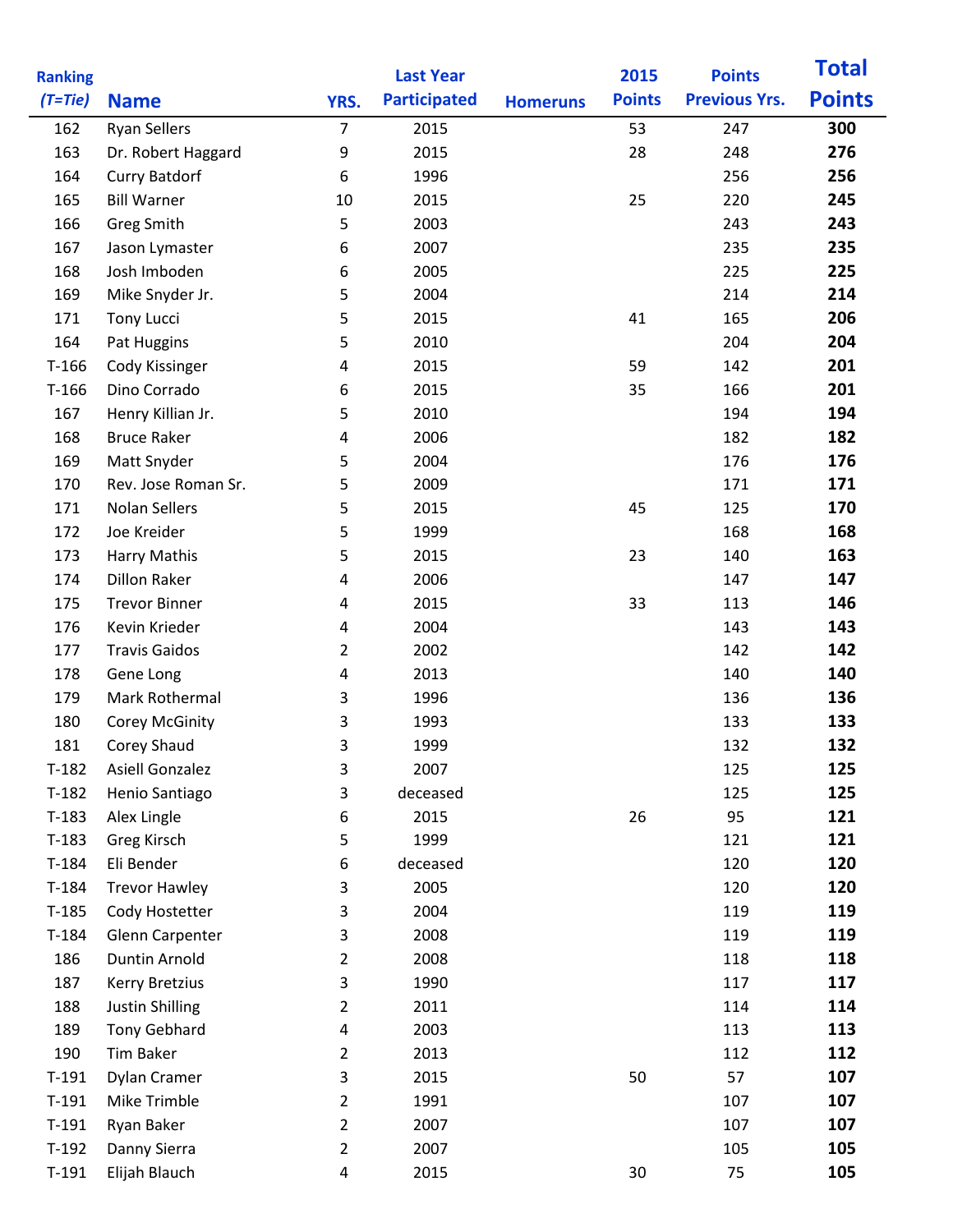| <b>Ranking</b> |                          |                | <b>Last Year</b>    |                 | 2015          | <b>Points</b>        | <b>Total</b>  |
|----------------|--------------------------|----------------|---------------------|-----------------|---------------|----------------------|---------------|
| $(T=tie)$      | <b>Name</b>              | YRS.           | <b>Participated</b> | <b>Homeruns</b> | <b>Points</b> | <b>Previous Yrs.</b> | <b>Points</b> |
| 193            | Ronnie Esposito          | $\overline{2}$ | 2005                |                 |               | 104                  | 104           |
| 194            | Karl Skip Wolf           | 5              | 2015                |                 | 11            | 92                   | 103           |
| 195            | <b>Blake Strangarity</b> | 3              | 2014                |                 |               | 102                  | 102           |
| $T-196$        | Jose Roman Jr.           | 3              | 2008                |                 |               | 98                   | 98            |
| $T-196$        | Matthew Haverkamp        | $\overline{2}$ | 2013                |                 |               | 98                   | 98            |
| 197            | John Cederberg           | 3              | 1997                |                 |               | 97                   | 97            |
| $T-198$        | Casey Long               | $\overline{2}$ | 1996                |                 |               | 96                   | 96            |
| $T-198$        | Christopher Allwein      | $\overline{2}$ | 2001                |                 |               | 96                   | 96            |
| $T-198$        | Luke Mease               | 5              | 2015                |                 | 21            | 75                   | 96            |
| 199            | Andy Bakke               | 4              | 1992                |                 |               | 95                   | 95            |
| $T-200$        | Dennis Petruska          | $\overline{2}$ | deceased            |                 |               | 92                   | 92            |
| $T-200$        | <b>Matt Spaulding</b>    | $\overline{2}$ | 1997                |                 |               | 92                   | 92            |
| 201            | Keith Kreider            | $\overline{2}$ | 1996                |                 |               | 89                   | 89            |
| 202            | Scott Blauch             | $\overline{2}$ | 2010                |                 |               | 88                   | 88            |
| 203            | Dylan Killian            | 4              | 2007                |                 |               | 87                   | 87            |
| $T-204$        | Jamie Eisenhour          | $\overline{2}$ | 2006                |                 |               | 86                   | 86            |
| $T-203$        | Jeff Clouser             | $\overline{2}$ | 2012                |                 |               | 86                   | 86            |
| 205            | <b>Brad Clements</b>     | $\overline{2}$ | 2001                |                 |               | 83                   | 83            |
| 206            | David Kreider            | 4              | 1995                |                 |               | 83                   | 83            |
| 207            | Lance Lightner           | $\overline{2}$ | 2003                |                 |               | 82                   | 82            |
| 208            | <b>Matthew Sellers</b>   | 3              | 2015                |                 | 30            | 49                   | 79            |
| $T-209$        | Dennis Brossman          | 3              | 1996                |                 |               | 78                   | 78            |
| $T-209$        | Seth Hummel              | 3              | 2014                |                 |               | 78                   | 78            |
| $T-209$        | <b>Terrence Weise</b>    | $\overline{2}$ | 1992                |                 |               | 78                   | 78            |
| $T-210$        | John Gebhard             | $\overline{2}$ | 1998                |                 |               | 76                   | 76            |
| $T-210$        | John Keener              | $\overline{2}$ | 2010                |                 |               | 76                   | 76            |
| 211            | George Hoffman Jr.       | $\overline{2}$ | 2011                |                 |               | 75                   | 75            |
| 212            | Jonathan LaBarbera       | $\overline{2}$ | 2015                |                 | 54            | 20                   | 74            |
| $T-213$        | Josh Snyder              | $\overline{2}$ | 1994                |                 |               | 73                   | 73            |
| $T-213$        | Kevin Schneck            | $\overline{2}$ | 1991                |                 |               | 73                   | 73            |
| $T-212$        | <b>Trevan Elliot</b>     | $\overline{2}$ | 2015                |                 | 40            | 33                   | 73            |
| 214            | <b>Brandon Klinger</b>   | 2              | 2005                |                 |               | 72                   | 72            |
| $T-215$        | Mike Fernandez           | $\overline{2}$ | 2007                |                 |               | 71                   | 71            |
| $T-215$        | Scott Leone              | $\overline{2}$ | 1996                |                 |               | 71                   | 71            |
| $T-215$        | Steve Kirsh              | $\overline{2}$ | 1991                |                 |               | 71                   | 71            |
| 216            | Jame Lingle              | 5              | 2011                |                 |               | 70                   | 70            |
| $T-217$        | Isiah Trimble            | $\overline{2}$ | 2013                |                 |               | 69                   | 69            |
| $T-217$        | <b>Michael Clews</b>     | 4              | 1995                |                 |               | 69                   | 69            |
| $T-217$        | Nathan Roman             | 3              | 2009                |                 |               | 69                   | 69            |
| $T-217$        | Robert Schiewe           | $\overline{2}$ | 1997                |                 |               | 69                   | 69            |
| $T-218$        | Nathan Hower             | $\overline{2}$ | 1999                |                 |               | 68                   | 68            |
| $T-218$        | <b>Ryan Sutter</b>       | $\overline{2}$ | 1997                |                 |               | 68                   | 68            |
| $T-219$        | David Eisenhauer         | $\overline{2}$ | 2014                |                 |               | 67                   | 67            |
| $T-218$        | Keith LaBarbera          | $\mathbf{1}$   | 2015                |                 | 67            | $\pmb{0}$            | 67            |
| 220            | Corey Wolfe              | $\overline{2}$ | 1997                |                 |               | 66                   | 66            |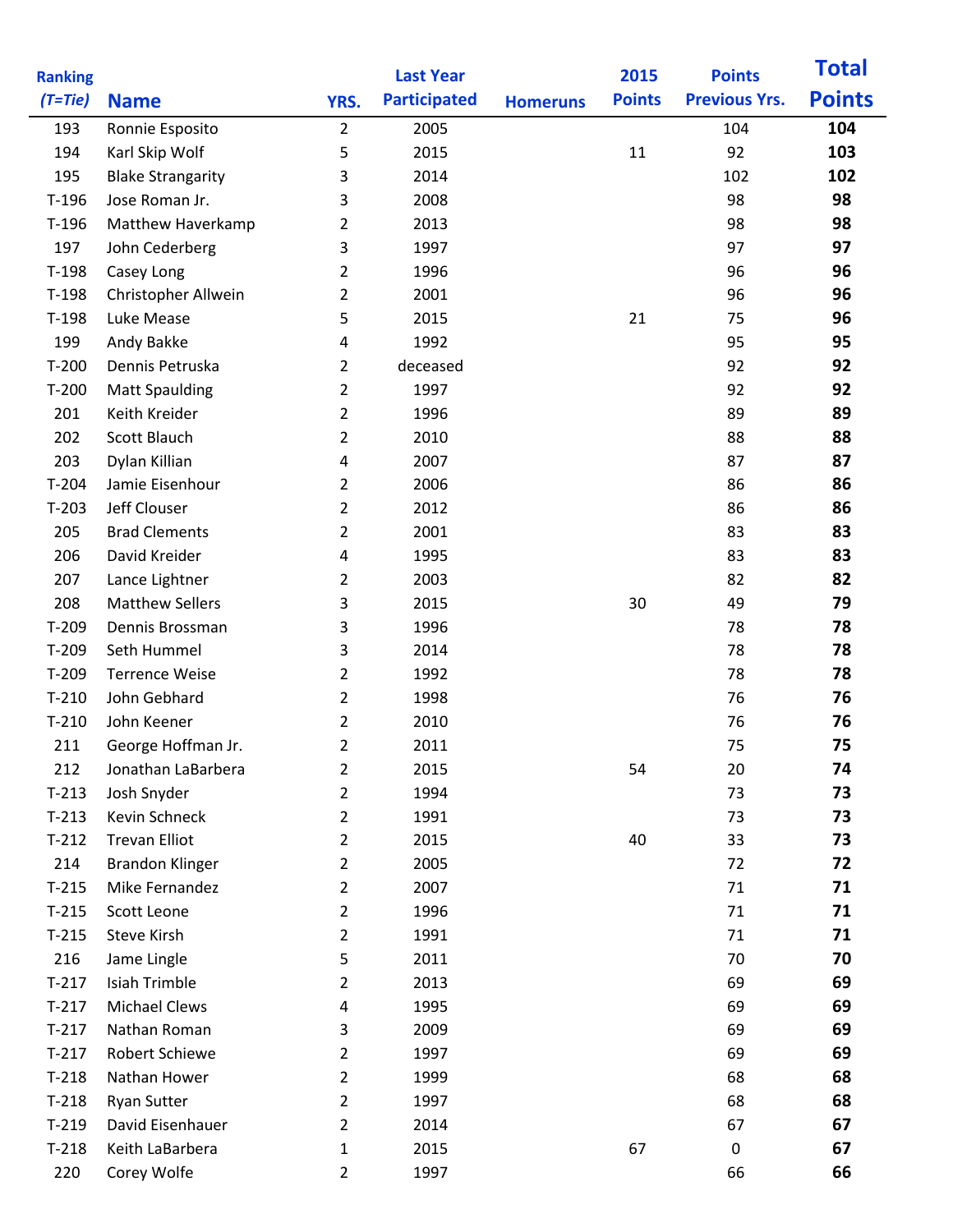| <b>Ranking</b> |                        |                | <b>Last Year</b>    |                 | 2015          | <b>Points</b>        | <b>Total</b>  |
|----------------|------------------------|----------------|---------------------|-----------------|---------------|----------------------|---------------|
| $(T=tie)$      | <b>Name</b>            | YRS.           | <b>Participated</b> | <b>Homeruns</b> | <b>Points</b> | <b>Previous Yrs.</b> | <b>Points</b> |
| 221            | <b>Brock Bonanno</b>   | $\overline{2}$ | 2012                |                 |               | 65                   | 65            |
| 222            | William Eisenhauer     | $\mathbf 1$    | 1989                |                 |               | 64                   | 64            |
| $T-223$        | <b>Brett Wells</b>     | $\overline{2}$ | 2006                |                 |               | 63                   | 63            |
| $T-223$        | Corey Swingholm Jr.    | 3              | 2015                |                 | 24            | 39                   | 63            |
| 224            | Greg Behney            | $\mathbf{1}$   | 1991                |                 |               | 61                   | 61            |
| $T-225$        | <b>Bill Eisenhauer</b> | $\mathbf{1}$   | 1990                |                 |               | 60                   | 60            |
| $T-225$        | <b>Brad Jerde</b>      | $\overline{2}$ | 1990                |                 |               | 60                   | 60            |
| $T-224$        | Zachary Umberger       | $\overline{2}$ | 1998                |                 |               | 60                   | 60            |
| 226            | David Williams         | $\overline{2}$ | 1991                |                 |               | 59                   | 59            |
| $T-227$        | Jordan Nichols         | $\mathbf{1}$   | 2013                |                 |               | 58                   | 58            |
| $T-227$        | <b>Robert Monk</b>     | 1              | 2001                |                 |               | 58                   | 58            |
| $T-228$        | Alex Kissinger         | 1              | 2012                |                 |               | 57                   | 57            |
| $T-228$        | Jeremy Capello         | 2              | 1991                |                 |               | 57                   | 57            |
| $T-228$        | Phill Henry            | 2              | 2012                |                 |               | 57                   | 57            |
| 229            | Michael Brossman       | 3              | 1996                |                 |               | 56                   | 56            |
| 230            | Adam Wilson            | 2              | 2001                |                 |               | 55                   | 55            |
| $T-231$        | Matt Nimmo             | $\overline{2}$ | 1994                |                 |               | 54                   | 54            |
| $T-231$        | <b>Ralph Fink</b>      | $\overline{2}$ | deceased            |                 |               | 54                   | 54            |
| $T-232$        | <b>Bryant Roush</b>    | $\mathbf{1}$   | 2004                |                 |               | 53                   | 53            |
| $T-232$        | Matt Klein             | $\overline{2}$ | 2005                |                 |               | 53                   | 53            |
| $T-232$        | Ryan Walsh             | $\mathbf 1$    | 1994                |                 |               | 53                   | 53            |
| $T-232$        | Tim Albright           | $\mathbf 1$    | 1994                |                 |               | 53                   | 53            |
| $T-233$        | <b>Brian Bicksler</b>  | 3              | 2015                |                 | 19            | 33                   | 52            |
| $T-233$        | <b>Chad Goshert</b>    | $\mathbf 1$    | 1995                |                 |               | 52                   | 52            |
| $T-233$        | <b>Greg Steckbeck</b>  | 1              | 1994                |                 |               | 52                   | 52            |
| $T-233$        | James Brossman         | 2              | 2001                |                 |               | 52                   | 52            |
| $T-233$        | Jason Groff            | 2              | 1993                |                 |               | 52                   | 52            |
| $T-233$        | Mike Leddick           | $\mathbf{1}$   | 1999                |                 |               | 52                   | 52            |
| $T-233$        | Ryan Berry             | 2              | 2001                |                 |               | 52                   | 52            |
| $T-233$        | <b>Tyler Reed</b>      | $\mathbf{1}$   | 2006                |                 |               | 52                   | 52            |
| $T-233$        | Zack Blair             | $\overline{2}$ | 2006                |                 |               | 52                   | 52            |
| $T-234$        | Andy Creamer           | $\overline{2}$ | 1996                |                 |               | 51                   | 51            |
| $T-234$        | Jason Herr             | $\overline{2}$ | 2013                |                 |               | 51                   | 51            |
| $T-234$        | John Rico              | $\mathbf 1$    | 2010                |                 |               | 51                   | 51            |
| $T-234$        | Kenneth Boltz          | $\mathbf{1}$   | 1988                |                 |               | 51                   | 51            |
| $T-234$        | <b>Otianny Vicente</b> | 1              | 2006                |                 |               | 51                   | 51            |
| $T-234$        | Tim Smith              | $\mathbf 1$    | 2006                |                 |               | 51                   | 51            |
| $T-234$        | Xavier Gonzalez        | 1              | 2004                |                 |               | 51                   | 51            |
| $T-235$        | Gregory Kotay II       | 1              | 2014                |                 |               | 50                   | 50            |
| $T-235$        | Jim Rule               | 2              | 2009                |                 |               | 50                   | 50            |
| $T-235$        | <b>Kyle Tice</b>       | $\mathbf{1}$   | 2007                |                 |               | 50                   | 50            |
| $T-235$        | Jacob Roe              | $\mathbf{1}$   | 2014                |                 |               | 49                   | 49            |
| $T-235$        | John Kirsh             | 1              | 1991                |                 |               | 49                   | 49            |
| $T-235$        | Justin Douglas         | $\mathbf 1$    | 2015                |                 | 49            | $\pmb{0}$            | 49            |
| $T-235$        | Ron Brewer             | $\mathbf 1$    | 2011                |                 |               | 49                   | 49            |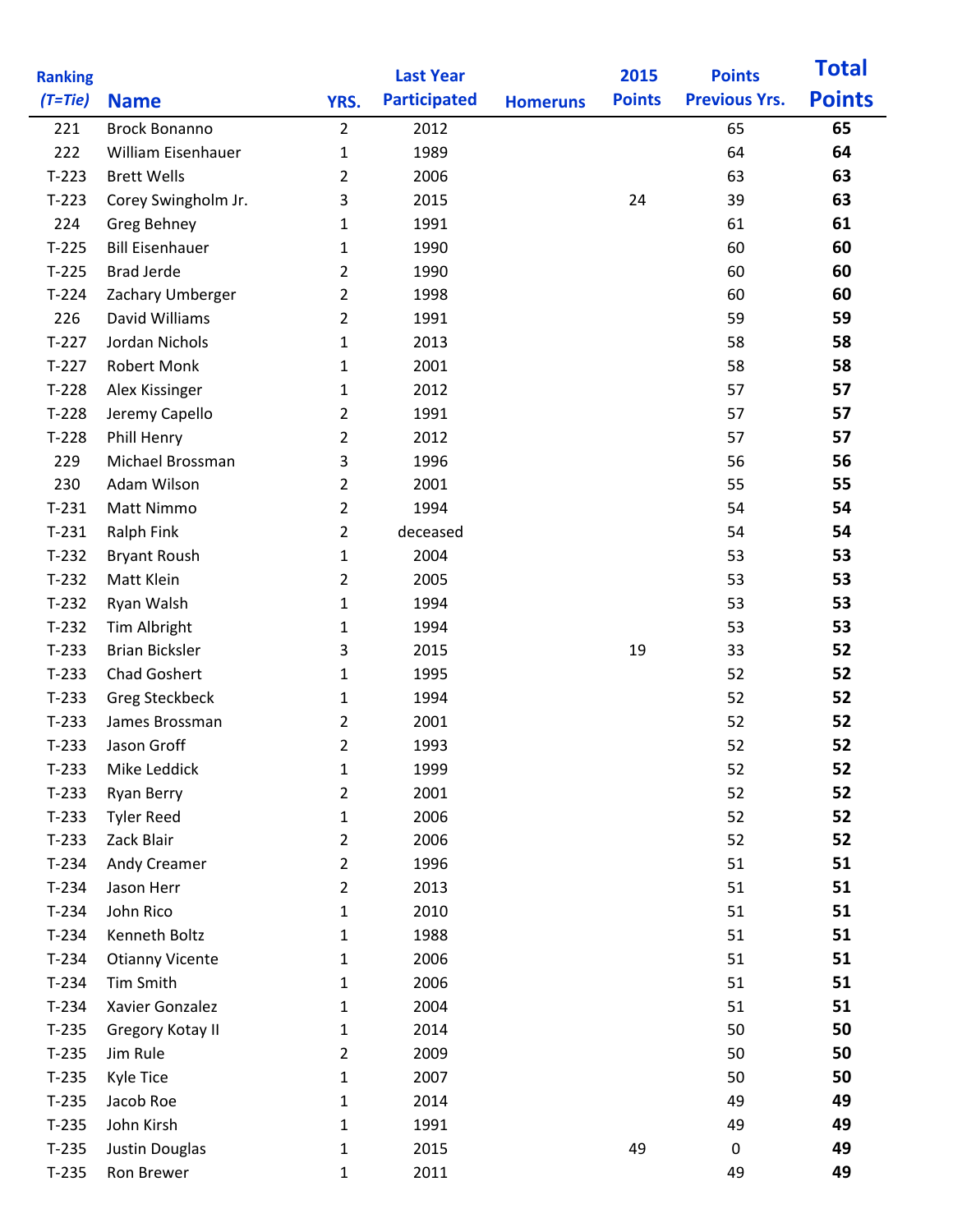| <b>Ranking</b> |                         |                | <b>Last Year</b>    |                 | 2015          | <b>Points</b>        | <b>Total</b>  |
|----------------|-------------------------|----------------|---------------------|-----------------|---------------|----------------------|---------------|
| $(T=Tie)$      | <b>Name</b>             | YRS.           | <b>Participated</b> | <b>Homeruns</b> | <b>Points</b> | <b>Previous Yrs.</b> | <b>Points</b> |
| $T-236$        | Adam Killian            | $\mathbf{1}$   | 2005                |                 |               | 48                   | 48            |
| $T-236$        | Albert Migliaccio       | $\mathbf 1$    | 2000                |                 |               | 48                   | 48            |
| $T-236$        | Jeff Keppley            | 1              | 1988                |                 |               | 48                   | 48            |
| $T-236$        | Jesse Nolen             | $\mathbf 1$    | 2009                |                 |               | 48                   | 48            |
| $T-236$        | Joe Beaudry             | $\mathbf 1$    | 2010                |                 |               | 48                   | 48            |
| $T-236$        | John Gardner            | $\mathbf{1}$   | 1995                |                 |               | 48                   | 48            |
| $T-236$        | Joseph Cascarino        | $\mathbf{1}$   | 1988                |                 |               | 48                   | 48            |
| $T-236$        | Justin Swingholm        | 1              | 2014                |                 |               | 48                   | 48            |
| $T-236$        | Kyle Gardner            | $\mathbf 1$    | 2003                |                 |               | 48                   | 48            |
| $T-236$        | Matt Harmon             | $\mathbf{1}$   | 2007                |                 |               | 48                   | 48            |
| $T-236$        | <b>Matthew Klein</b>    | $\mathbf 1$    | 2010                |                 |               | 48                   | 48            |
| $T-236$        | <b>Nathan Davies</b>    | 2              | 1990                |                 |               | 48                   | 48            |
| $T-236$        | Shane Michael           | $\mathbf{1}$   | 1989                |                 |               | 48                   | 48            |
| $T-236$        | Stephen Walkowiak       | 2              | 2003                |                 |               | 48                   | 48            |
| $T-236$        | Tom Erb                 | $\mathbf 1$    | 1995                |                 |               | 48                   | 48            |
| $T-237$        | <b>Austin Showalter</b> | 1              | 2009                |                 |               | 47                   | 47            |
| $T-237$        | <b>Brian Bucher</b>     | $\mathbf{1}$   | 2004                |                 |               | 47                   | 47            |
| $T-237$        | David Herzog            | $\mathbf{1}$   | 1988                |                 |               | 47                   | 47            |
| $T-237$        | David Runkle            | 1              | 1988                |                 |               | 47                   | 47            |
| $T-237$        | Ed Hostetter            | $\mathbf 1$    | 2004                |                 |               | 47                   | 47            |
| $T-237$        | John Newmaster          | 1              | 1993                |                 |               | 47                   | 47            |
| $T-237$        | Korie Dechert           | $\mathbf{1}$   | 1991                |                 |               | 47                   | 47            |
| $T-237$        | Larry Stegall           | 1              | 1997                |                 |               | 47                   | 47            |
| $T-237$        | Mike Englehart          | 1              | 1988                |                 |               | 47                   | 47            |
| $T-237$        | Mike Kiley              | 1              | 2008                |                 |               | 47                   | 47            |
| $T-237$        | <b>Travis Ludwig</b>    | 1              | 2010                |                 |               | 47                   | 47            |
| $T-237$        | William Steigelman III  | 1              | 2015                |                 | 47            | 0                    | 47            |
| $T-238$        | George Daubert          | $\overline{2}$ | 1988                |                 |               | 46                   | 46            |
| $T-238$        | Isaiah Blauch           | $\overline{2}$ | 2014                |                 |               | 46                   | 46            |
| $T-238$        | Jose Rivera             | $\mathbf{1}$   | 2006                |                 |               | 46                   | 46            |
| $T-238$        | Joseph Carpenter        | $\overline{2}$ | 2010                |                 |               | 46                   | 46            |
| $T-238$        | <b>Justin Hall</b>      | 1              | 1994                |                 |               | 46                   | 46            |
| $T-238$        | Scot Ruffner            | $\overline{2}$ | 1990                |                 |               | 46                   | 46            |
| $T-239$        | Daniel Wilson           | $\mathbf{1}$   | 1998                |                 |               | 45                   | 45            |
| $T-239$        | <b>Rodney Truax</b>     | $\mathbf{1}$   | 1988                |                 |               | 45                   | 45            |
| $T-239$        | <b>Steve Metzger</b>    | $\overline{2}$ | 1991                |                 |               | 45                   | 45            |
| $T-239$        | Sturgis Poorman         | $\mathbf 1$    | 1998                |                 |               | 45                   | 45            |
| $T-240$        | <b>Brandon Elliott</b>  | 1              | 2015                |                 | 44            | $\mathbf 0$          | 44            |
| $T-240$        | Dan Myers               | 1              | 1997                |                 |               | 44                   | 44            |
| $T-240$        | <b>Edward Batdorf</b>   | 1              | 1991                |                 |               | 44                   | 44            |
| $T-240$        | Jeff Dunk               | $\mathbf{1}$   | 1994                |                 |               | 44                   | 44            |
| $T-240$        | Mike Werner             | $\mathbf{1}$   | 2007                |                 |               | 44                   | 44            |
| $T-240$        | Ray Gulliver            | $\overline{2}$ | 2003                |                 |               | 44                   | 44            |
| $T-240$        | Ryan Carpenter          | $\overline{2}$ | 2008                |                 |               | 44                   | 44            |
| $T-240$        | Victor Gonzalez         | $\mathbf{1}$   | 1989                |                 |               | 44                   | 44            |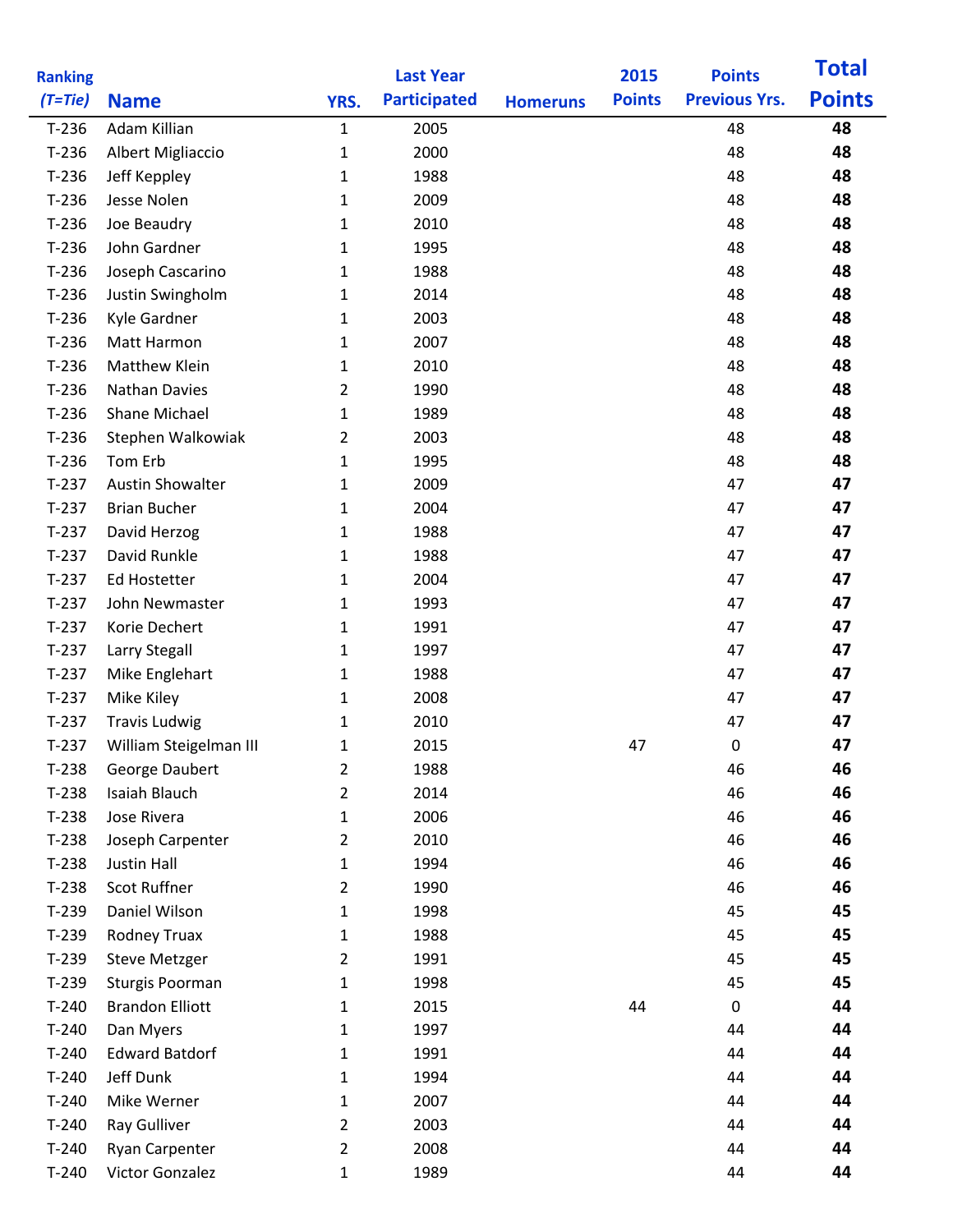| <b>Ranking</b> |                          |                | <b>Last Year</b>    |                 | 2015          | <b>Points</b>        | <b>Total</b>  |
|----------------|--------------------------|----------------|---------------------|-----------------|---------------|----------------------|---------------|
| $(T=tie)$      | <b>Name</b>              | YRS.           | <b>Participated</b> | <b>Homeruns</b> | <b>Points</b> | <b>Previous Yrs.</b> | <b>Points</b> |
| $T-241$        | <b>Ed Showers</b>        | $\mathbf{1}$   | 2001                |                 |               | 43                   | 43            |
| $T-241$        | Robert Monk II           | $\mathbf{1}$   | 2000                |                 |               | 43                   | 43            |
| $T-241$        | Tom Jacoby               | 1              | 1988                |                 |               | 43                   | 43            |
| $T-241$        | <b>Vincent Andrews</b>   | 2              | 2007                |                 |               | 43                   | 43            |
| $T-241$        | <b>Bill Bechtold</b>     | $\mathbf{1}$   | 2007                |                 |               | 42                   | 42            |
| $T-241$        | <b>Brad Brandt</b>       | $\mathbf{1}$   | 1999                |                 |               | 42                   | 42            |
| $T-241$        | Dauri Almonte            | $\overline{2}$ | 2003                |                 |               | 42                   | 42            |
| $T-241$        | Jake Long                | $\mathbf{1}$   | 1989                |                 |               | 42                   | 42            |
| $T-241$        | Luis Melecio             | $\mathbf{1}$   | 2013                |                 |               | 42                   | 42            |
| $T-241$        | Ross Hopple              | $\mathbf{1}$   | 1995                |                 |               | 42                   | 42            |
| $T-241$        | <b>Steve Gaidos</b>      | $\mathbf{1}$   | 2002                |                 |               | 42                   | 42            |
| $T-242$        | Adam Brossman            | 3              | 1996                |                 |               | 41                   | 41            |
| $T-242$        | Ernie Westhafer          | 1              | 1990                |                 |               | 41                   | 41            |
| $T-242$        | Frank Leddick            | 1              | 1989                |                 |               | 41                   | 41            |
| $T-242$        | Jeffrey Kiscadden        | 1              | 1989                |                 |               | 41                   | 41            |
| $T-242$        | <b>Steve Dubendorf</b>   | 1              | 2006                |                 |               | 41                   | 41            |
| $T-242$        | <b>Steve Wallcowiak</b>  | $\mathbf{1}$   | 2006                |                 |               | 41                   | 41            |
| $T-242$        | Tim Schaeffer            | $\mathbf{1}$   | 2014                |                 |               | 41                   | 41            |
| $T-242$        | <b>Todd Yancey</b>       | 1              | 1994                |                 |               | 41                   | 41            |
| $T-243$        | Alex Hambleton           | $\mathbf{1}$   | 2003                |                 |               | 40                   | 40            |
| $T-243$        | Derek Hostetter          | 1              | 2004                |                 |               | 40                   | 40            |
| $T-243$        | Gene Bachman             | $\mathbf{1}$   | 2005                |                 |               | 40                   | 40            |
| $T-243$        | Jacee Orta               | 1              | 2013                |                 |               | 40                   | 40            |
| $T-243$        | Joe Golembewski          | $\mathbf 1$    | 1993                |                 |               | 40                   | 40            |
| $T-243$        | Matt Lightner            | $\overline{2}$ | 2003                |                 |               | 40                   | 40            |
| $T-243$        | Michael J. Miller        | 1              | deceased            |                 |               | 40                   | 40            |
| $T-243$        | Mike Lightner            | 2              | 2003                |                 |               | 40                   | 40            |
| $T-243$        | Pete McCurdy             | $\mathbf{1}$   | 2003                |                 |               | 40                   | 40            |
| $T-244$        | <b>Bob Gardner</b>       | $\mathbf{1}$   | 1995                |                 |               | 39                   | 39            |
| $T-244$        | Derek Fisher             | $\mathbf{1}$   | 2005                |                 |               | 39                   | 39            |
| $T-244$        | Mark Snoberger           | $\mathbf{1}$   | 1996                |                 |               | 39                   | 39            |
| $T-244$        | <b>Matthew Newmaster</b> | 1              | 1993                |                 |               | 39                   | 39            |
| $T-244$        | Ray McGinity             | $\mathbf{1}$   | 1993                |                 |               | 39                   | 39            |
| $T-244$        | <b>Thomas Slaughter</b>  | 1              | 1988                |                 |               | 39                   | 39            |
| $T-245$        | <b>Bill Eisenhour</b>    | $\mathbf{1}$   | 2006                |                 |               | 38                   | 38            |
| $T-245$        | Dave Herzog              | 1              | 1989                |                 |               | 38                   | 38            |
| $T-245$        | Georg Panol              | 1              | 2003                |                 |               | 38                   | 38            |
| $T-245$        | George Adams             | 1              | 1992                |                 |               | 38                   | 38            |
| $T-245$        | Israel Delgado           | 1              | 2006                |                 |               | 38                   | 38            |
| $T-245$        | Jason Norris             | 1              | 2015                |                 | 38            | $\pmb{0}$            | 38            |
| $T-245$        | <b>Nick Sweigart</b>     | $\mathbf{1}$   | 2011                |                 |               | 38                   | 38            |
| $T-245$        | Ryan Lightner            | $\overline{2}$ | 2003                |                 |               | 38                   | 38            |
| $T-245$        | <b>Tyler Tressler</b>    | 1              | 2006                |                 |               | 38                   | 38            |
| $T-246$        | Charles Fager Jr.        | $\mathbf 1$    | 2000                |                 |               | 37                   | 37            |
| $T-246$        | Greg Bicher              | $\mathbf{1}$   | 2015                |                 | 37            | $\pmb{0}$            | 37            |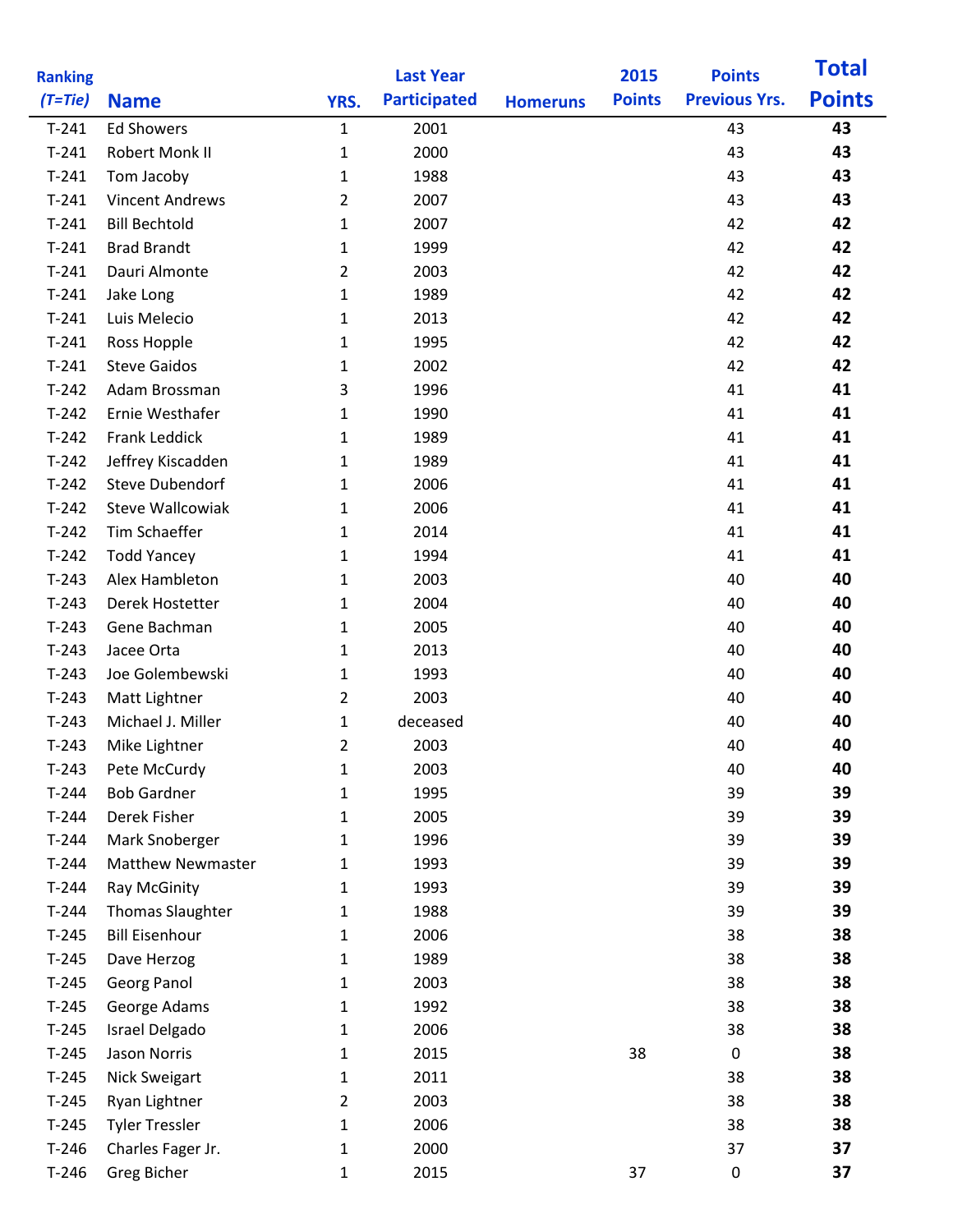| <b>Ranking</b>     |                                        |                | <b>Last Year</b>    |                 | 2015          | <b>Points</b>        | <b>Total</b>  |
|--------------------|----------------------------------------|----------------|---------------------|-----------------|---------------|----------------------|---------------|
| $(T=tie)$          | <b>Name</b>                            | YRS.           | <b>Participated</b> | <b>Homeruns</b> | <b>Points</b> | <b>Previous Yrs.</b> | <b>Points</b> |
| $T-246$            | Ray Bradshaw                           | $\mathbf{1}$   | 1993                |                 |               | 37                   | 37            |
| $T-246$            | Scott Smith                            | $\mathbf{1}$   | 2008                |                 |               | 37                   | 37            |
| $T-246$            | Teofilo Dejesus                        | $\mathbf{1}$   | 2003                |                 |               | 37                   | 37            |
| $T-246$            | Thomas Camasto Jr.                     | 1              | 1989                |                 |               | 37                   | 37            |
| $T-246$            | Vince Guntle                           | $\mathbf{1}$   | 1988                |                 |               | 37                   | 37            |
| $T-247$            | <b>Bill Eck</b>                        | 1              | 1988                |                 |               | 36                   | 36            |
| $T-247$            | Corey Swingholm Sr.                    | $\overline{2}$ | 2014                |                 |               | 36                   | 36            |
| $T-247$            | Cory Kissinger                         | 1              | 1993                |                 |               | 36                   | 36            |
| $T-247$            | Dave Bennett                           | $\mathbf{1}$   | 1997                |                 |               | 36                   | 36            |
| $T-247$            | Isaiah Rodriquez                       | $\overline{2}$ | 2015                |                 | 18            | 18                   | 36            |
| $T-247$            | Jesse Weaber                           | 1              | 2012                |                 |               | 36                   | 36            |
| $T-247$            | Roger Hehnly                           | 1              | 1988                |                 |               | 36                   | 36            |
| $T-248$            | Camren Kyle Eberhart                   | 2              | 2013                |                 |               | 35                   | 35            |
| $T-248$            | Carl Walkowiak Jr.                     | 1              | 2002                |                 |               | 35                   | 35            |
| $T-248$            | Jim Loser                              | $\mathbf{1}$   | 1991                |                 |               | 35                   | 35            |
| $T-248$            | Joshua Berkheimer                      | $\mathbf{1}$   | 2008                |                 |               | 35                   | 35            |
| $T-248$            | Kevin Long                             | 1              | 2008                |                 |               | 35                   | 35            |
| $T-248$            | Lee Bucks                              | 1              | 1996                |                 |               | 35                   | 35            |
| $T-248$            | Mark Frantz                            | 1              | 1989                |                 |               | 35                   | 35            |
| $T-248$            | Matt Knox                              | $\mathbf{1}$   | 1991                |                 |               | 35                   | 35            |
| $T-248$            | <b>Thomas Houser</b>                   | $\overline{2}$ | 2001                |                 |               | 35                   | 35            |
| $T-248$            | Tom Bennetch                           | $\mathbf{1}$   | 1991                |                 |               | 35                   | 35            |
| $T-248$            | <b>Wolfred Rodriguez</b>               | 1              | 2006                |                 |               | 35                   | 35            |
| $T-249$            | <b>Bob Barlett</b>                     | 1              | 1989                |                 |               | 34                   | 34            |
| $T-249$            | <b>Brandon Groff</b>                   | 1              | 2002                |                 |               | 34                   | 34            |
| $T-249$            | Carlos Barroso                         | 1              | 2008                |                 |               | 34                   | 34            |
| $T-249$            | Dave Kemper                            | $\mathbf{1}$   | 1992                |                 |               | 34                   | 34            |
| $T-249$            | Jeremy Long                            | 1              | 2012                |                 |               | 34                   | 34            |
| $T-249$            | Mike Demey                             | $\mathbf{1}$   | 1996                |                 |               | 34                   | 34            |
| $T-249$            | <b>Tony Rockett</b>                    | 1              | 1993                |                 |               | 34                   | 34            |
| $T-250$            | <b>Brian Stegall</b>                   | 1              | 1997                |                 |               | 33                   | 33            |
| $T-250$            | Caeden Sechrist                        | 3              | 2015                |                 | 12            | 21                   | 33            |
| $T-250$            | Chad Thomas                            | $\mathbf{1}$   | 1991                |                 |               | 33                   | 33            |
| $T-250$            | Ed Harmon                              | $\mathbf{1}$   | 1991                |                 |               | 33                   | 33            |
| $T-250$            | Gene Houser                            | $\mathbf{1}$   | 1991                |                 |               | 33                   | 33            |
| $T-250$            | Greg Capretti                          | $\mathbf{1}$   | 1994                |                 |               | 33                   | 33            |
| $T-250$            | Ron Birch                              | 1              | 1993                |                 |               | 33                   | 33            |
| $T-251$            | Alex Gonzalez                          | $\mathbf{1}$   | 2004                |                 |               | 32                   | 32            |
| $T-251$            | <b>Fred Yeagley</b>                    | $\mathbf{1}$   | 2011                |                 |               | 32                   | 32            |
| $T-251$            | James DiScuillo Jr.                    | $\mathbf{1}$   | 2001                |                 |               | 32                   | 32            |
| $T-251$            | Juan Gonzalez                          | 1              | 2004                |                 |               | 32                   | 32            |
| $T-251$<br>$T-251$ | Justin Lymaster<br><b>Travis Birch</b> | 1<br>1         | 2011                |                 |               | 32<br>32             | 32<br>32      |
| $T-252$            | Dan Strangarity                        | $\overline{2}$ | 1988<br>1999        |                 |               | 31                   | 31            |
| $T-252$            | Derek Shay                             | $\mathbf 1$    | 2005                |                 |               | 31                   | 31            |
|                    |                                        |                |                     |                 |               |                      |               |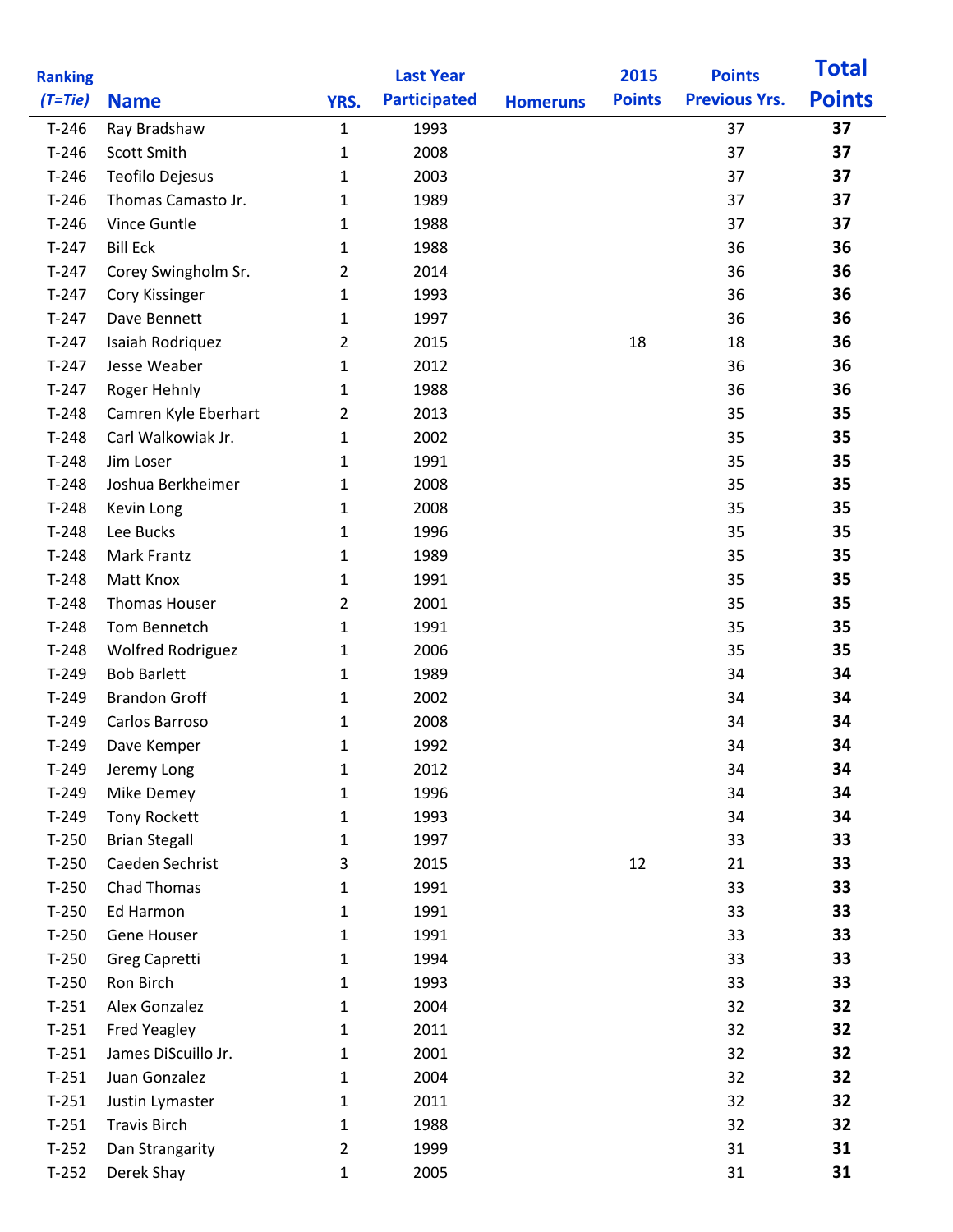| <b>Ranking</b> |                        |                | <b>Last Year</b>    |                 | 2015          | <b>Points</b>        | <b>Total</b>  |
|----------------|------------------------|----------------|---------------------|-----------------|---------------|----------------------|---------------|
| $(T=Tie)$      | <b>Name</b>            | YRS.           | <b>Participated</b> | <b>Homeruns</b> | <b>Points</b> | <b>Previous Yrs.</b> | <b>Points</b> |
| $T-252$        | Jeremy Eckert          | $\mathbf{1}$   | 1989                |                 |               | 31                   | 31            |
| $T-252$        | Jonathan Shaeffer      | $\mathbf{1}$   | 1989                |                 |               | 31                   | 31            |
| $T-252$        | Marshall Z. Harper     | 1              | 2014                |                 |               | 31                   | 31            |
| $T-252$        | Matt Moyer             | $\mathbf{1}$   | 2004                |                 |               | 31                   | 31            |
| $T-252$        | Noah Kling             | $\mathbf{1}$   | 2013                |                 |               | 31                   | 31            |
| $T-252$        | Sam Fourman            | 1              | 1999                |                 |               | 31                   | 31            |
| $T-252$        | <b>Travis Dunlap</b>   | $\mathbf{1}$   | 2003                |                 |               | 31                   | 31            |
| $T-253$        | Esteban Nieves Coldevo | 1              | 2013                |                 |               | 30                   | 30            |
| $T-253$        | <b>Everett Dry</b>     | $\mathbf{1}$   | 1991                |                 |               | 30                   | 30            |
| $T-253$        | <b>Marshall Breen</b>  | $\overline{2}$ | 2015                |                 | 11            | 19                   | 30            |
| $T-253$        | <b>Richard Clay</b>    | $\mathbf{1}$   | 1995                |                 |               | 30                   | 30            |
| $T-253$        | Shannon Brightbill     | 1              | 1989                |                 |               | 30                   | 30            |
| $T-254$        | Joe Shuey              | 1              | 2001                |                 |               | 29                   | 29            |
| $T-254$        | John Reppert           | 1              | 2000                |                 |               | 29                   | 29            |
| $T-254$        | Jose Class             | $\mathbf{1}$   | 2011                |                 |               | 29                   | 29            |
| $T-254$        | Josh Keppley           | $\mathbf{1}$   | 1988                |                 |               | 29                   | 29            |
| $T-254$        | <b>Robert Singer</b>   | $\mathbf{1}$   | 1989                |                 |               | 29                   | 29            |
| $T-254$        | <b>Stephen Clark</b>   | $\mathbf{1}$   | 2011                |                 |               | 29                   | 29            |
| $T-254$        | <b>Tony Seguinot</b>   | 1              | 2001                |                 |               | 29                   | 29            |
| $T-255$        | <b>B</b> J Read        | $\mathbf{1}$   | 1989                |                 |               | 28                   | 28            |
| $T-255$        | <b>Bernard Webber</b>  | 1              | 1987                |                 |               | 28                   | 28            |
| $T-255$        | Casey Rule             | $\mathbf{1}$   | 2003                |                 |               | 28                   | 28            |
| $T-255$        | <b>Ccharlie Kiley</b>  | $\mathbf{1}$   | 2008                |                 |               | 28                   | 28            |
| $T-255$        | <b>Ed Rutter</b>       | $\mathbf{1}$   | 2006                |                 |               | 28                   | 28            |
| $T-255$        | Guillermo Santiago     | 1              | 2006                |                 |               | 28                   | 28            |
| $T-255$        | Jerry Lymaster         | 1              | 2011                |                 |               | 28                   | 28            |
| $T-255$        | Jim Logan              | $\mathbf{1}$   | 2006                |                 |               | 28                   | 28            |
| $T-255$        | <b>Mike Sellers</b>    | 1              | 1993                |                 |               | 28                   | 28            |
| $T-255$        | Robert DeGroat         | $\mathbf{1}$   | 1989                |                 |               | 28                   | 28            |
| $T-255$        | Sam Gonzalez           | 1              | 2000                |                 |               | 28                   | 28            |
| $T-256$        | <b>Brian Krall</b>     | $\mathbf{1}$   | 1990                |                 |               | 27                   | 27            |
| $T-256$        | Chris Fidler           | 1              | 2012                |                 |               | 27                   | 27            |
| $T-256$        | Greg Krezmien          | 1              | 2014                |                 |               | 27                   | 27            |
| $T-256$        | Joe Neal               | 1              | 1989                |                 |               | 27                   | 27            |
| $T-256$        | Josh Fager             | $\mathbf{1}$   | 2000                |                 |               | 27                   | 27            |
| $T-256$        | Rafael Rodriguez       | $\mathbf{1}$   | 2008                |                 |               | 27                   | 27            |
| $T-256$        | <b>Richael Shay</b>    | 1              | 1994                |                 |               | 27                   | 27            |
| $T-256$        | <b>Ted Gogets</b>      | 1              | 1994                |                 |               | 27                   | 27            |
| $T-257$        | Chase Testerman        | 1              | 2014                |                 |               | 26                   | 26            |
| $T-257$        | Christoper Burchett    | 2              | 1995                |                 |               | 26                   | 26            |
| $T-257$        | Clint Keeney           | $\mathbf{1}$   | 2008                |                 |               | 26                   | 26            |
| $T-257$        | Corey Dleinfelter      | 1              | 1992                |                 |               | 26                   | 26            |
| $T-257$        | Derek Boehler          | 1              | 1995                |                 |               | 26                   | 26            |
| $T-257$        | Earl Williams          | 1              | 1998                |                 |               | 26                   | 26            |
| $T-257$        | John Spaulding         | 1              | 1997                |                 |               | 26                   | 26            |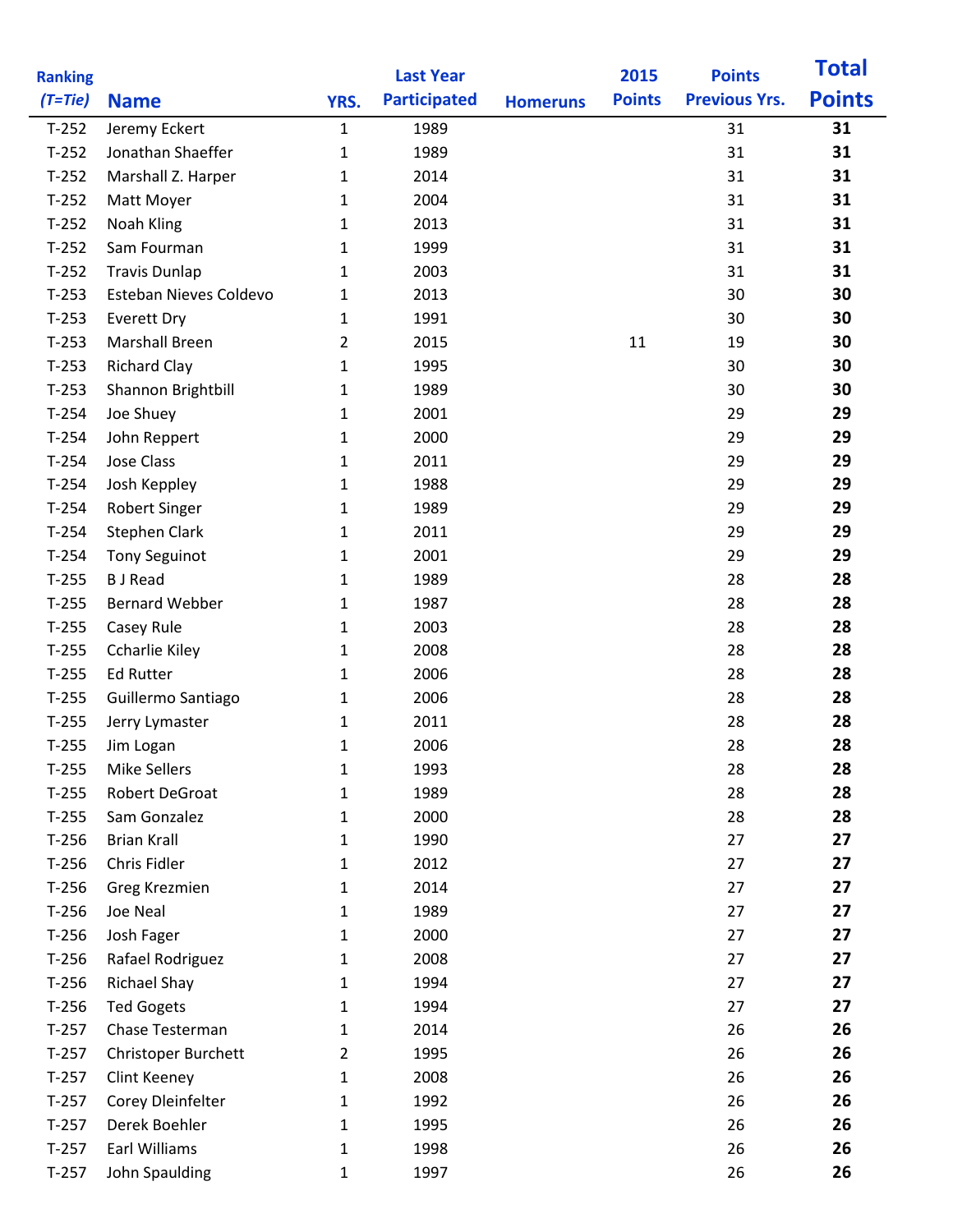| <b>Ranking</b> |                         |                | <b>Last Year</b>    |                 | 2015          | <b>Points</b>        | <b>Total</b>  |
|----------------|-------------------------|----------------|---------------------|-----------------|---------------|----------------------|---------------|
| $(T=tie)$      | <b>Name</b>             | YRS.           | <b>Participated</b> | <b>Homeruns</b> | <b>Points</b> | <b>Previous Yrs.</b> | <b>Points</b> |
| $T-257$        | Matt III Jr.            | $\mathbf{1}$   | 1988                |                 |               | 26                   | 26            |
| $T-258$        | Chad Weaber             | $\mathbf{1}$   | 1989                |                 |               | 25                   | 25            |
| $T-258$        | <b>Dustin Miller</b>    | $\mathbf 1$    | 1992                |                 |               | 25                   | 25            |
| $T-258$        | George Daubert Jr.      | 1              | 1988                |                 |               | 25                   | 25            |
| $T-258$        | Jose Roman Sr.          | $\mathbf{1}$   | 2015                |                 | 25            | $\pmb{0}$            | 25            |
| $T-258$        | Kevin Seybert           | 1              | 1988                |                 |               | 25                   | 25            |
| $T-258$        | N. Clair Clawser        | $\mathbf{1}$   | 1990                |                 |               | 25                   | 25            |
| $T-259$        | Adam Bonenberger        | 1              | 1995                |                 |               | 24                   | 24            |
| $T-259$        | Colby Roe               | $\mathbf{1}$   | 2014                |                 |               | 24                   | 24            |
| $T-259$        | Jeffrey Rebert          | 1              | 2008                |                 |               | 24                   | 24            |
| $T-259$        | Joe Strickler           | 1              | 2002                |                 |               | 24                   | 24            |
| $T-259$        | Lucas Henry             | 1              | 2004                |                 |               | 24                   | 24            |
| $T-259$        | Nate Shuey              | $\mathbf{1}$   | 2001                |                 |               | 24                   | 24            |
| $T-259$        | <b>Noah Sanders</b>     | 1              | 2010                |                 |               | 24                   | 24            |
| $T-260$        | <b>Andrew Farkas</b>    | 1              | 1999                |                 |               | 23                   | 23            |
| $T-260$        | <b>Bob Boyer</b>        | $\mathbf 1$    | 2000                |                 |               | 23                   | 23            |
| $T-260$        | Donald Jones            | $\mathbf{1}$   | 2001                |                 |               | 23                   | 23            |
| $T-260$        | <b>Gregory Mathis</b>   | $\mathbf{1}$   | 2010                |                 |               | 23                   | 23            |
| $T-260$        | <b>James Norris</b>     | 1              | 2015                |                 | 23            | $\mathbf 0$          | 23            |
| $T-260$        | <b>Matt Rhoads</b>      | $\mathbf 1$    | 1992                |                 |               | 23                   | 23            |
| $T-260$        | <b>Mitchell Hetrick</b> | $\mathbf{1}$   | 2015                |                 | 23            | $\mathbf 0$          | 23            |
| $T-261$        | Enrique Rodriguez       | $\mathbf{1}$   | 1995                |                 |               | 22                   | 22            |
| $T-261$        | Lantz Miller            | 1              | 1999                |                 |               | 22                   | 22            |
| $T-261$        | Ryan Bowman             | 1              | 2005                |                 |               | 22                   | 22            |
| $T-261$        | Shane Demmy             | 1              | 1994                |                 |               | 22                   | 22            |
| $T-261$        | <b>Terry Lutz</b>       | 1              | 1989                |                 |               | 22                   | 22            |
| $T-261$        | <b>Tyler Long</b>       | $\overline{2}$ | 2007                |                 |               | 22                   | 22            |
| $T-262$        | <b>Burr Kemper</b>      | 1              | 1992                |                 |               | 21                   | 21            |
| $T-262$        | Daniel King             | $\mathbf{1}$   | 1998                |                 |               | 21                   | 21            |
| $T-262$        | David Werner            | 1              | 1990                |                 |               | 21                   | 21            |
| $T-262$        | Frank Maldonado Sr.     | $\mathbf{1}$   | 2000                |                 |               | 21                   | 21            |
| $T-262$        | Jack Putt               | 1              | 2015                |                 | 21            | 0                    | 21            |
| $T-262$        | Kerry Reppert           | $\mathbf{1}$   | 2000                |                 |               | 21                   | 21            |
| $T-262$        | Maverick Swingholm      | 1              | 2014                |                 |               | 21                   | 21            |
| $T-262$        | Mike Lazorcik           | 1              | 1990                |                 |               | 21                   | 21            |
| $T-262$        | <b>Risky DeJesus</b>    | 1              | 2004                |                 |               | 21                   | 21            |
| $T-262$        | Robby Enigk             | 1              | 2011                |                 |               | 21                   | 21            |
| $T-263$        | Colin Jerde             | 1              | 1990                |                 |               | 20                   | 20            |
| $T-263$        | Jason Beatty            | 1              | 1988                |                 |               | 20                   | 20            |
| $T-263$        | Joe Peffley             | 1              | 2011                |                 |               | 20                   | 20            |
| $T-263$        | Joe Ramos               | 1              | 2000                |                 |               | 20                   | 20            |
| $T-263$        | Justin Hunsicker        | 1              | 2001                |                 |               | 20                   | 20            |
| $T-263$        | Kelly Berkheimer        | 1              | 2008                |                 |               | 20                   | 20            |
| $T-263$        | Kernaras Harper         | $\mathbf 1$    | 2014                |                 |               | 20                   | 20            |
| $T-263$        | <b>Mathew Sutter</b>    | $\mathbf 1$    | 1997                |                 |               | 20                   | 20            |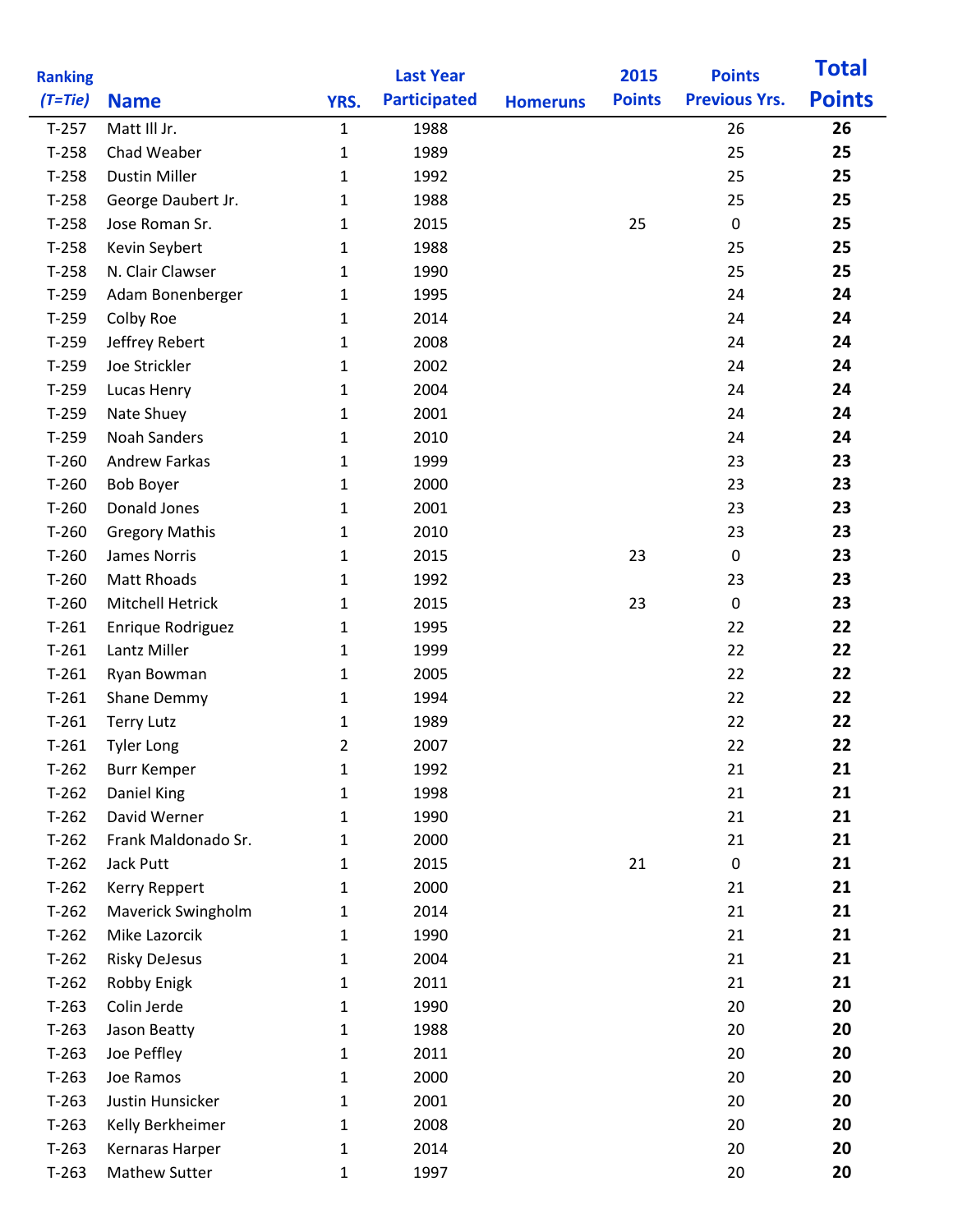| <b>Ranking</b> |                        |                | <b>Last Year</b>    |                 | 2015          | <b>Points</b>        | <b>Total</b>  |
|----------------|------------------------|----------------|---------------------|-----------------|---------------|----------------------|---------------|
| $(T=Tie)$      | <b>Name</b>            | YRS.           | <b>Participated</b> | <b>Homeruns</b> | <b>Points</b> | <b>Previous Yrs.</b> | <b>Points</b> |
| $T-263$        | Neal O'Donnel          | $\mathbf{1}$   | 1997                |                 |               | 20                   | 20            |
| $T-264$        | <b>Brandon Fager</b>   | $\mathbf 1$    | 2000                |                 |               | 19                   | 19            |
| $T-264$        | Chris Wayson           | 1              | 2000                |                 |               | 19                   | 19            |
| $T-264$        | Jeremy Schneck         | 1              | 1991                |                 |               | 19                   | 19            |
| $T-264$        | Joey Groff             | $\mathbf 1$    | 2002                |                 |               | 19                   | 19            |
| $T-264$        | <b>Tyler Leddick</b>   | $\mathbf{1}$   | 2002                |                 |               | 19                   | 19            |
| $T-265$        | Chad Slaughter         | 1              | 1988                |                 |               | 18                   | 18            |
| $T-265$        | Devin Root             | 1              | 2008                |                 |               | 18                   | 18            |
| $T-265$        | Mark Daddazio          | $\mathbf 1$    | 2015                |                 | 18            | $\pmb{0}$            | 18            |
| $T-265$        | Marshall L. Harper     | $\mathbf{1}$   | 2014                |                 |               | 18                   | 18            |
| $T-265$        | <b>Mathew Snavely</b>  | $\mathbf{1}$   | 1989                |                 |               | 18                   | 18            |
| $T-266$        | <b>Adam Clouser</b>    | 1              | 2012                |                 |               | 17                   | 17            |
| $T-266$        | <b>Alex Frantz</b>     | 1              | 2009                |                 |               | 17                   | 17            |
| $T-266$        | Brendan Haverkamp      | 2              | 2013                |                 |               | 17                   | 17            |
| $T-266$        | Frank Maldonado Jr.    | 1              | 2000                |                 |               | 17                   | 17            |
| $T-266$        | Harry Zerman           | 1              | 1991                |                 |               | 17                   | 17            |
| $T-266$        | Jeff Zimmerman (youth) | $\mathbf{1}$   | 1990                |                 |               | 17                   | 17            |
| $T-266$        | Josh Hammaker          | $\mathbf{1}$   | 2005                |                 |               | 17                   | 17            |
| $T-266$        | Justin Bleyer          | 1              | 2006                |                 |               | 17                   | 17            |
| $T-266$        | Larry Wolfe            | $\mathbf{1}$   | 1991                |                 |               | 17                   | 17            |
| $T-266$        | Max Ludwig             | 1              | 2010                |                 |               | 17                   | 17            |
| $T-266$        | Paul Heagy             | $\mathbf{1}$   | 2012                |                 |               | 17                   | 17            |
| $T-267$        | Aran Heining           | 1              | 2005                |                 |               | 16                   | 16            |
| $T-267$        | Chritian Gingrich      | 1              | 2001                |                 |               | 16                   | 16            |
| $T-267$        | Dylan Rebuck           | 1              | 1999                |                 |               | 16                   | 16            |
| $T-267$        | James Fies             | 1              | 2000                |                 |               | 16                   | 16            |
| $T-267$        | <b>Justin Daullary</b> | $\mathbf{1}$   | 2001                |                 |               | 16                   | 16            |
| $T-267$        | Mark Hammaker          | 1              | 2005                |                 |               | 16                   | 16            |
| $T-267$        | Mark Manno             | $\mathbf{1}$   | 2001                |                 |               | 16                   | 16            |
| $T-267$        | <b>Ryan Conlow</b>     | 1              | 2000                |                 |               | 16                   | 16            |
| $T-267$        | Tim Rule               | $\overline{2}$ | 2003                |                 |               | 16                   | 16            |
| $T-268$        | <b>Andrew Fies</b>     | 1              | 2000                |                 |               | 15                   | 15            |
| $T-268$        | Bo Kemper              | 1              | 1992                |                 |               | 15                   | 15            |
| $T-268$        | Damien Mestizo         | 1              | 2006                |                 |               | 15                   | 15            |
| $T-268$        | Jacob Eisenhauer       | $\mathbf{1}$   | 2005                |                 |               | 15                   | 15            |
| $T-268$        | Jason Lutz             | $\mathbf{1}$   | 1989                |                 |               | 15                   | 15            |
| $T-268$        | Michael Blauch         | 1              | 2010                |                 |               | 15                   | 15            |
| $T-268$        | <b>Ryan McGinity</b>   | 1              | 1991                |                 |               | 15                   | 15            |
| $T-269$        | Brayden Sunho          | 1              | 2011                |                 |               | 14                   | 14            |
| $T-269$        | Nikoli Kotay           | $\mathbf{1}$   | 2014                |                 |               | 14                   | 14            |
| $T-269$        | <b>Tyler Garrett</b>   | 1              | 1999                |                 |               | 14                   | 14            |
| $T-270$        | Chris Adams            | $\mathbf{1}$   | 1994                |                 |               | 13                   | 13            |
| $T-270$        | Jason Griffin          | 1              | 1995                |                 |               | 13                   | 13            |
| $T-270$        | Jeremy Boyer           | 1              | 2000<br>1991        |                 |               | 13<br>13             | 13<br>13      |
| $T-270$        | Kyle McLaughlin        | 1              |                     |                 |               |                      |               |